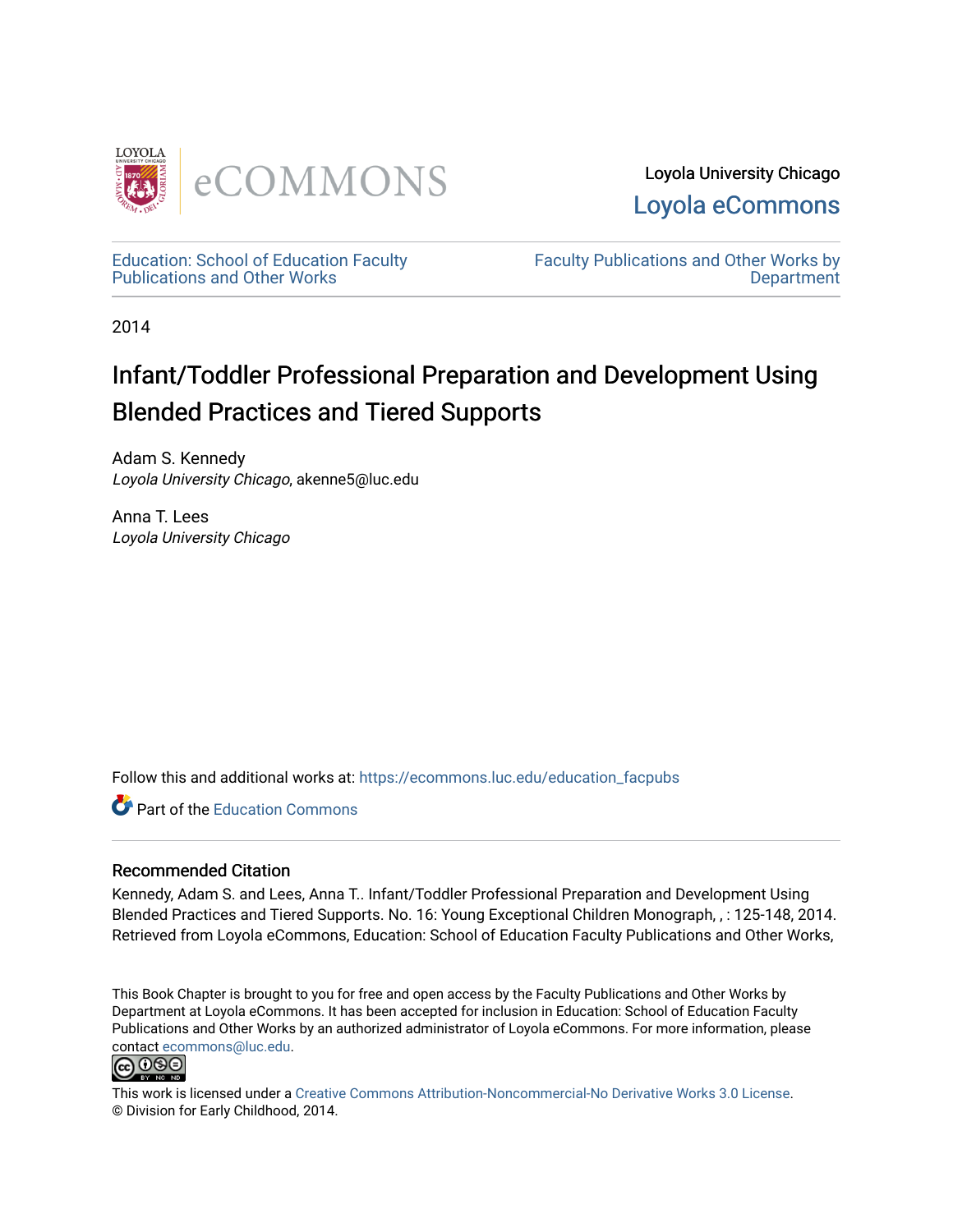# **Toddler Professional Preparation and ment Using Blended ractices and Tiered Supports**

**Adam S. Kennedy, Ph.D.,**

**Anna T. Lees, M.A.,** Loyola University Chicago

**O**

esearch on tiered models of service delivery in early childhood is limited; this is particularly true for infants and toddlers, as nearly all research on such models in early childhood has focused on preschool-aged children (Greenwood et al., 2011). Professional development for infant-toddler professionals regarding data-based decision making within multitiered systems of support (MTSS) is also a research area in need of expansion (Division for Early Childhood [DEC], National Association for the Education of Young Children [NAEYC], & National Head Start Association [NHSA], 2013). While Early Head Start (EHS) has not been extensively examined as a context for tiered models, EHS centers have provided us with what is in many ways an ideal setting for considering MTSS. This article explores some of the ways in which the professional preparation of early childhood educators and the professional development of EHS teachers may be merged through a focus on blended practices and tiered models. Specifically, by refocusing early childhood teacher education and professional development through the lens of partnership between EHS teachers, university faculty, and early childhood teacher candidates, university-based and center-based partners can support one another's work toward the shared goals of learning and enhancing blended practices, facilitating a deeper understanding of tiered models, and combining resources to promote the development of infants/ toddlers and their families.

In this article, we define blended practices as those that support infant and toddler development in inclusive settings, specifically by aligning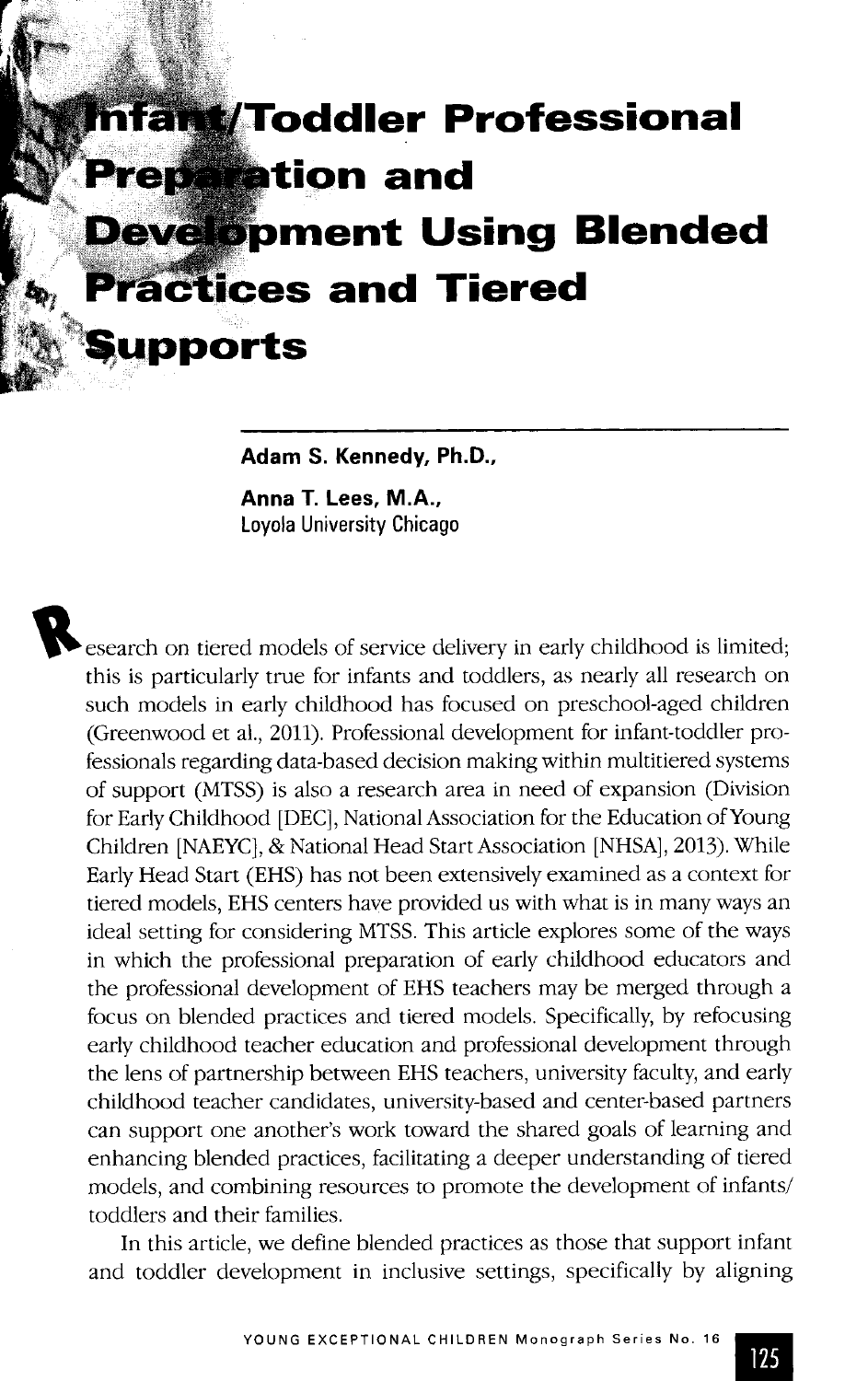developmentally appropriate practice (DAP) and best practices for children with special needs (Grisham-Brown, Hemmeter, & Pretti-Frontczak, 2005). We present an example of blended practices in EHS with university faculty, EHS teachers, and undergraduate early childhood special educa-

*By refocusing early childhood teacher education and professional development through the lens of partnership, university-based and center-based educators can support one another's work*

tion (ECSE) teacher candidates work ing together to achieve the following interconnected goals: (1) building awareness of diverse individual needs in the EHS classroom; (2) supporting teacher candidates to provide access to and include *all* infants and toddlers in activity, assessment, and intervention planning; and (3) supporting EHS teachers in critically examining their curriculum to ensure that it provides access for infants and toddlers at every ability level. We share this model as

an example of how field-based, birth-to-three teacher preparation can and should provide benefits for both practicing and future teachers.

MTSS complement this process and serve as an essential element of blending. These systems expand beyond serving children with identified needs, including all children in practices that rely upon data-based decision making for the planning and delivery of supportive practices

at intensity levels that are matched to children's needs. Tiered models require collaborative teams to sustain them, and developing this collaboration is a complex undertaking and not a discrete event. The information shared in this article focuses primarily on the integration of multitiered systems into the preparation of teacher

*Field-based birth-to-three teacher preparation can and should provide benefits for both practicing and future teachers*

candidates and the professional development of EHS teachers (Winton, 2013). The strategies discussed here have been successfully implemented within one university-EHS partnership, which will be described in the next sections.

## The Current Context Supports Collaborative Field-Based Teacher Education

Teacher education is undergoing a transformation from university-based coursework to collaborative field-based experiences, which provide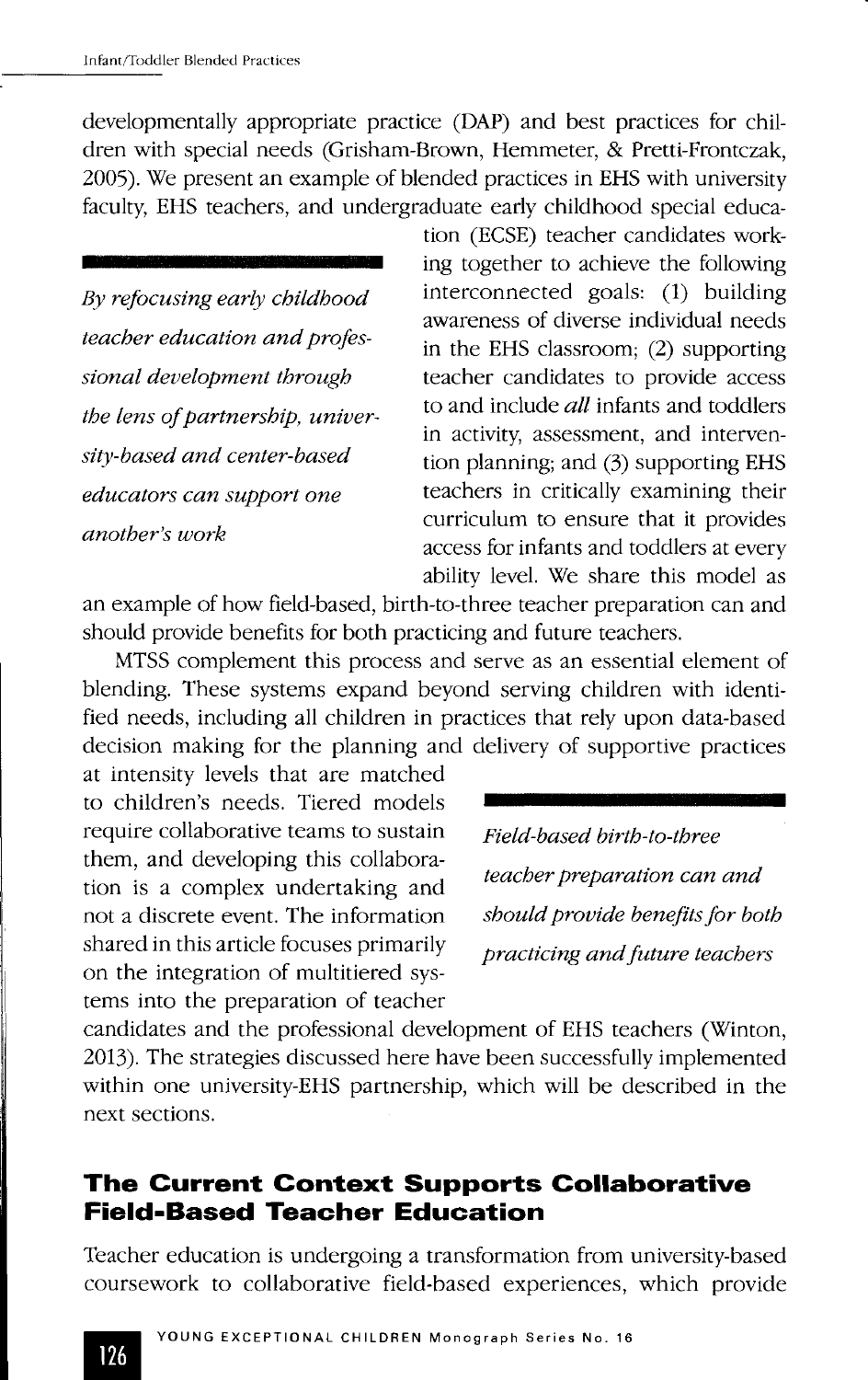teacher candidates with opportunities to practice their skills in authentic contexts (American Association of Colleges of Teacher Education [AACTE], 2010; Darling-Hammond & Baratz-Snowden, 2007; Lim & Able-Boone, 2005; National Council for Accreditation of Teacher Education [NCATE], 2011; Rust, 2010). However, developing effective teachers involves more than simply increasing field hours; it requires new roles of university faculty and practicing educators, as well as an emphasis on practices that support not only candidates but the teachers who mentor them as well (NAEYC, 2009; NCATE, 2011).

Teaching, Learning, and Leading with Schools and Communities (TLLSC) is an urban, field-based undergraduate ECSE teacher education program designed as a response to this call for change. TLLSC is an example of a preparation program anchored in collaboration between university and school/community organizations to prepare all ECSE teachers to work specifically in blended classrooms with chil-

dren from birth to eight (Kennedy & Heineke, 2014). TLLSC was developed through collaboration with community partners (including *Devdoping effective teach.* an EHS agency) to simultaneously address another critical need: to *ers involves more than simply* enhance professional development *increasing field hours; it requires* options for early childhood educa-<br> *new roles of university faculty* tors and re-envision teacher education and professional development *and practicing educators* as part of a single transactional partnership between a university and

community agency/school (Kruger, T., & Teaching Australia - Australian Institute for Teaching and School Leadership, 2009). Building beyond a professional development school (PDS) model (Darling-Hammond, 1994), which focuses primarily on 1-year student teaching internships, TLLSC embeds teacher candidates in field-based learning throughout all 4 years of their preparation.

University faculty, EHS teachers, and teacher candidates partner in semester-long sequences to develop candidates' and classrooms teachers' skills in tiered models within blended classrooms. The themes, strategies, and reflections offered in this article are products of the implementation of a semester-long birth-to-three sequence in which coursework and clinicals were replaced with a TLLSC sequence co-led with EHS partners. This sequence emphasized culturally responsive and DAP with infants/toddlers and families, and introduced blended and tiered practices as well.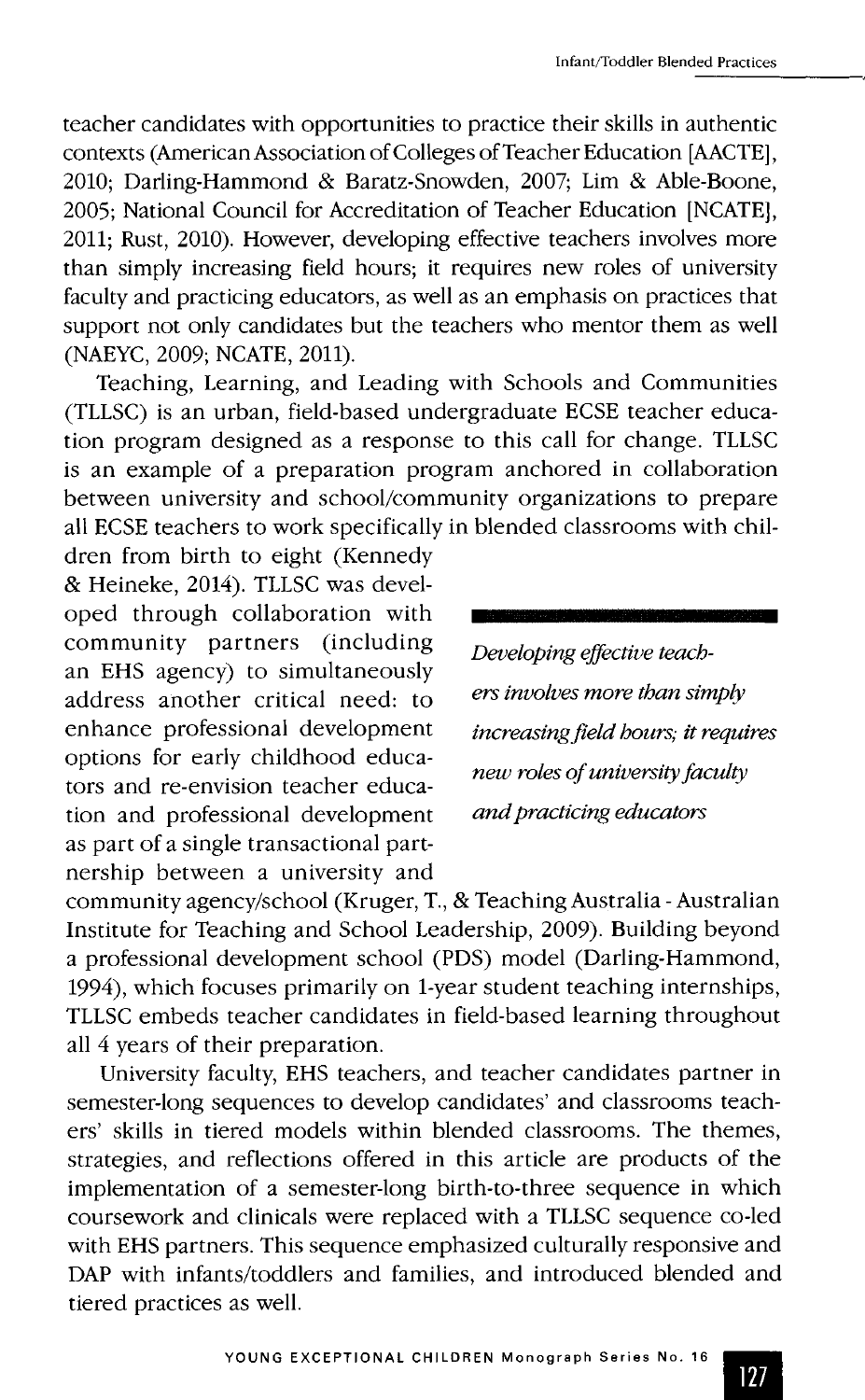#### **Figure 1**

#### **Pathways for Merging Teacher Education and Professional Development in Infant-Toddler Settings (Kennedy & Heineke, 2014)**

|                                                                                                                                                                                                                                      |                                       | MERGING EARLY CHILDHOOD PREPARATION AND PROFESSIONAL<br>DEVELOPMENT TO SUPPORT BLENDED PRACTICE AND TIERED SUPPORTS                                                                             |
|--------------------------------------------------------------------------------------------------------------------------------------------------------------------------------------------------------------------------------------|---------------------------------------|-------------------------------------------------------------------------------------------------------------------------------------------------------------------------------------------------|
| CLINICALS<br>1072006<br>DOSSALTSVIKTIN PRESIDENT AVERILLIGING<br><b>TRADITIONAL APPROACH</b>                                                                                                                                         |                                       | COLLABORATIVE, COMMUNITY-BASED<br>PREPARATION WITH BLENDED PROGRAMS                                                                                                                             |
| resportants to the adjoint of the set of the set of the set of the set of the set of the set of the set of the<br>experience is end if once professional<br>distribution of the set of the set of the set of the set of the set of t | <b>APPROACH</b>                       | Faculty and teacher candidates are<br>embedded in blended community<br>programs, developing practices<br>through an apprenticeship model.                                                       |
| A static model compartmentalizes<br>coursework, clinical experiences,<br>and the continued development of<br>practicing teachers.                                                                                                    | <b>FRAMEWORK</b>                      | A reflexive model aimed at<br>responsiveness to the needs of<br>diverse children and families<br>(in birth-to-three settngs) better<br>reflects the complexity of teaching.                     |
|                                                                                                                                                                                                                                      | <b>RESEARCH</b><br><b>TO PRACTICE</b> | Teacher candidates and teachers<br>learn and implement evidence-<br>bosed approaches while generating<br>practice-based evidence of their<br>effectiveness.                                     |
| Clinical supervisors form a link<br>between university-based faculty<br>and cooperating teachers.                                                                                                                                    | <b>STAKEHOLDERS</b>                   | University faculty form<br>collaborative relationships with<br>infant/toddler programs and<br>facilitate on site work within<br>communities.                                                    |
| Teachers host candidates/follow<br>university guidelines and seek<br>their own professional<br>development.                                                                                                                          | PARTNERS                              | Partners serve as co-teacher<br>educators and members of<br>transactional feedback system for<br>blended practices in the classroom.                                                            |
|                                                                                                                                                                                                                                      | ASUM                                  | Faculty provide PD and<br>model/support blended practices<br>and tiered supports with<br>infants/toddlers and teacher<br>candidates.                                                            |
| Candidates accumulate knowledge<br>In courses for later application in<br>clinical settings.                                                                                                                                         | <b>TEACHER</b><br><b>CANDIDATES</b>   | From day one, candidates embody<br>inclusive practice and plan to meet<br>the needs of groups and individuals-<br>both typically developing and those<br>with special needs.                    |
| Teacher preparation is successful<br>when graduates pass certification.<br>examinations and are retained in<br>professional settings.                                                                                                | <b>DEFINITION</b><br>OF SUCCESS       | Candidates are continuously<br>evaluated on a growth model in<br>blended B-8 settings, eventually<br>entering the field having already<br>made a measurable impact on<br>children and families. |

## Pathways toward the Achievement of Shared Goals in Early Head Start

Figure 1 displays eight of the ways early childhood teacher education partnerships can be shifted from more traditional, segregated, placement-based approaches (on the left of each row) to more collaborative partnerships that support blended practices and tiered models on the right.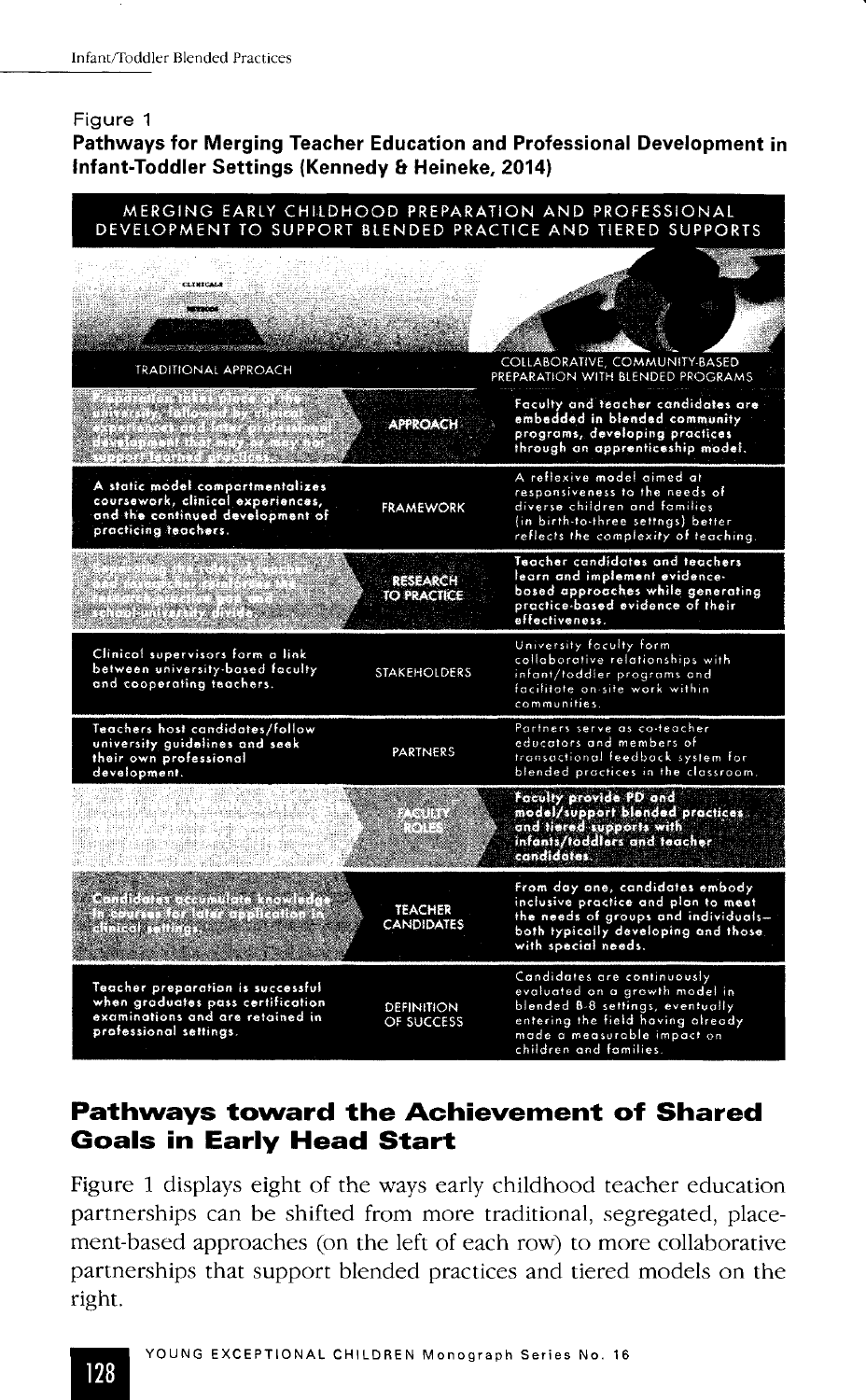Rather than learning about these practices at the university and applying that knowledge later in clinicals and student teaching, candidates more effectively master teaching by learning alongside practicing professionals

through guided apprenticeship (Lim & Able-Boone, 2005; McDonald et al., 2011). This allows for both teacher education *and* the continued development of professionals to occur within the contexts of early childhood education (ECE): school, center, community, and home. Faculty members serve in this sense as mentors, facilitating teacher candidates' learning experiences and helping to support



classroom teachers. As a result, successes can be measured in terms of shared impact on children and families. Shifting relationships among universities and partners is a complex effort (Cochran-Smith, 2004), requiring a change in the ways universities and birth-to-three agencies collaborate. For example, EHS teachers who have traditionally hosted teacher candidates must now have a strong voice in conversations about how future teachers are prepared in order to develop and implement more collaborative models. It is only through involving teachers in these conversations that preparation programs will expand their focus to truly address children's needs within the context of family and community (Early *&* Winton, 2001)— particularly in the case of infants and toddlers, for whom adequate teacher education is lacking (AACTE, 2004). These conversations form the building blocks of trust, enabling everyone involved to identify areas of potential mutual benefit, as well as educating university faculty about local needs so preparation activities and professional development may be designed to help address them.

The implementation and integration of blended and tiered practices are areas where collaboration of this kind may help universities and EHS teachers to support each other. For teachers, these practices often represent new ways of collaborating. They require the identification and development of new resources and the formation of supportive, sustainable collaborative teams. Figure 2 displays four steps involved in building relationships to support teacher education and professional development, expanding the teaching and embedding of blended practices, and striving toward the integration of tiered models into EHS programs. These are steps EHS staff and university faculty may consult as they consider how to best support their individual and shared goals of supporting teacher candidates and infants/toddlers.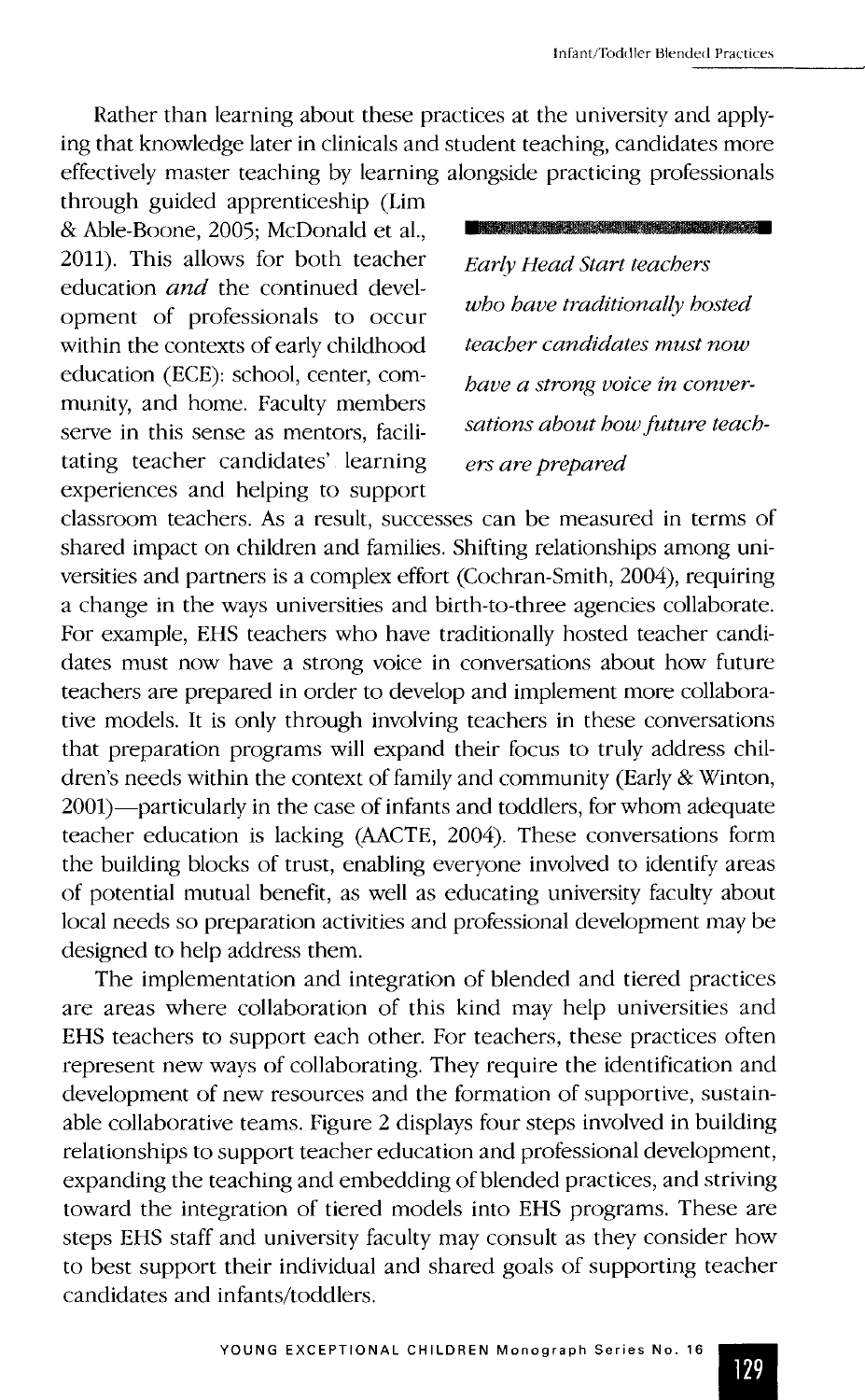

## **Figure 2 Laying a Foundation for Collaborative Blended/Tiered Practices in Early**

#### Step One: Developing a Partnership for Teacher Education and Professional Development

EHS is an example of a community-based agency offering a variety of child and family supports within an inclusive and family-centered program philosophy. EHS programs emphasize best practices for young children, including DEC's Recommended Practices (DEC, 2014) for Early Intervention (El) and ECSE. These practices emphasize adaptations and modifications to early childhood environments in order to provide individualized supports for young children with special needs (Grisham-Brown et al., 2005). EHS teachers must possess essential knowledge, skills, and experiences with DAP for diverse infants and toddlers, including those with special needs (regardless of whether they receive El services), particularly since EHS programs must provide opportunities for the enrollment of infants and toddlers with special needs and collaborate with professionals providing services under Part C of IDEA. These competencies support blending and can be both built and shared with teacher candidates within a model that positively impacts children and their families. Within a co-mentoring relationship alongside university faculty, EHS teachers may model these blended practices for teacher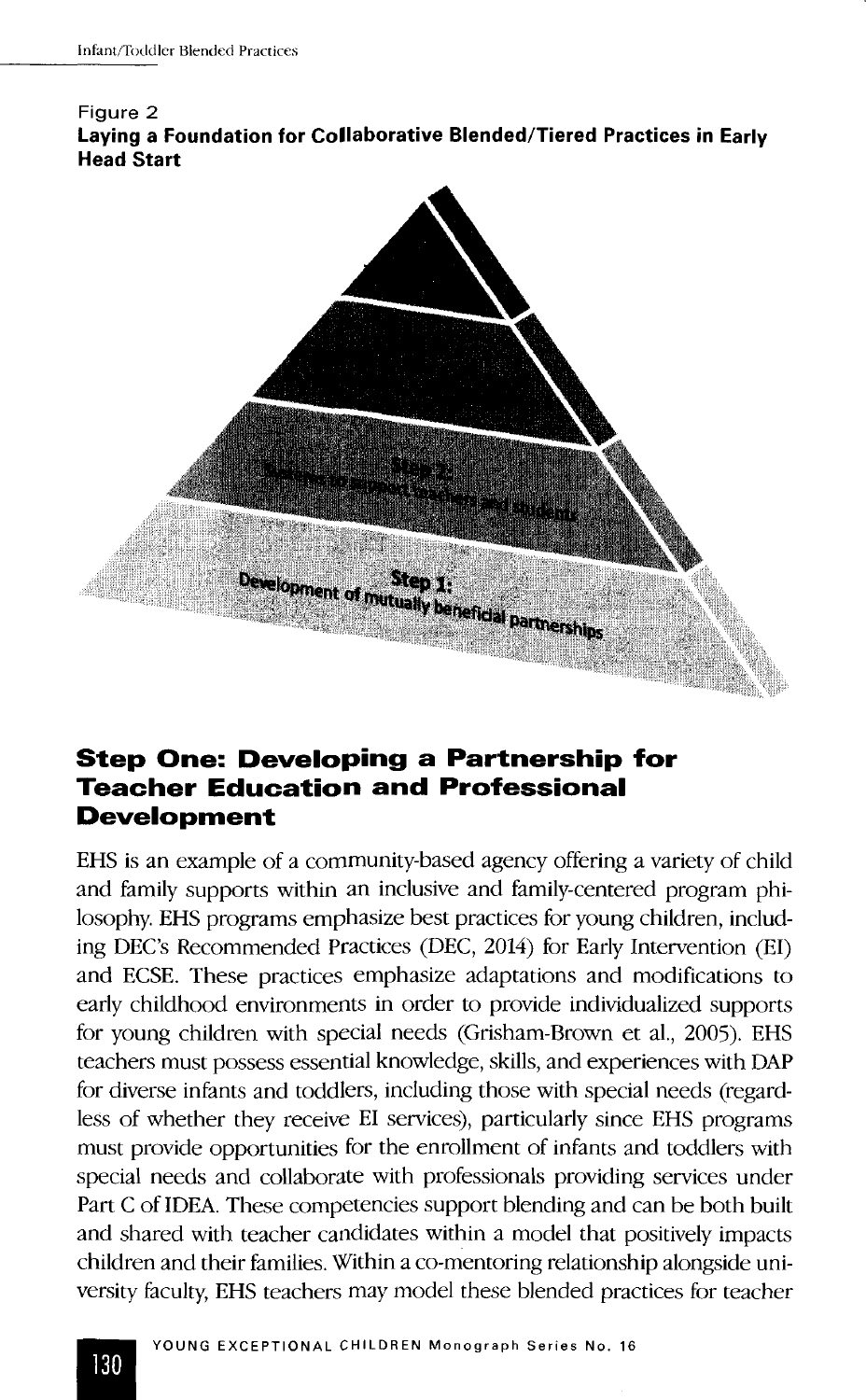#### **Figure 3 Checklist of Strategies to Support Successful, Sustainable University-EHS Partnerships for Collaborative Teacher Education and Development**

| Partnership<br><b>Principles</b> |    | <b>Considerations for University and KHS Partners</b>                         |
|----------------------------------|----|-------------------------------------------------------------------------------|
| <b>Commitment and</b>            |    | $\Box$ Are EHS and university leaders committed to the partnership?           |
| trust in shared                  | Q. | Is ample time provided for relationship building?                             |
| expertise                        |    | Do faculty and EHS staff have clearly defined roles and                       |
| (Kruger et al., 2009)            |    | responsibilities?                                                             |
|                                  |    | $\Box$ Are all stakeholders (teachers, teacher educators, teacher candidates, |
|                                  |    | caregivers) recognized as contributors?                                       |
|                                  |    | $\Box$ Are there established, accessible methods of communication?            |
| Mutual benefit in                | o. | Are stakeholders collaborating to enhance classroom experiences and           |
| collaboration                    |    | development of EHS children?                                                  |
| (Kruger et al., 2009)            | u. | Have stakeholders discussed their desired partnership outcomes?               |
|                                  | O. | Do all stakeholders benefit from their contributions to the                   |
|                                  |    | partnership?                                                                  |
|                                  |    | $\Box$ Are stakeholder experiences evaluated to determine the degree of       |
|                                  |    | mutual benefit?                                                               |
| Reciprocity in                   |    | Are stakeholders willing to learn from the knowledge, skills, and             |
| partnership roles                |    | experiences of others?                                                        |
| (Kruger et al., 2009)            |    | $\Box$ Do partnership meetings occur regularly?                               |
|                                  |    | $\Box$ Are all stakeholders provided leadership opportunities?                |
|                                  |    | $\Box$ Do all stakeholders have a voice in partnership developments?          |
| Value of field                   |    | $\Box$ Does the partnership consistently prioritize children and families?    |
| experiences for                  |    | Does the partnership enhance or expand EHS services for infants,              |
| teacher preparation              |    | toddlers, and families?                                                       |
| and professional                 | o. | Are all stakeholders welcomed as active classroom participants?               |
| development                      | u  | Do university and EHS faculty collaborate to develop and support              |
|                                  |    | requirements of field experiences?                                            |
| Mentorship as a                  | Q  | Do stakeholders feel responsible for sharing their knowledge, skills,         |
| professional                     |    | and experiences with others?                                                  |
| responsibility                   |    | $\Box$ Have stakeholders identified their knowledge, skills, and resources to |
|                                  |    | support teacher candidates?                                                   |
|                                  |    | $\Box$ Have stakeholders collaborated to define their mentoring roles?        |
|                                  |    | $\Box$ Are structural supports available (e.g. time, compensation,            |
|                                  |    | professional development, other resources)?                                   |
|                                  |    |                                                                               |

candidates while at the same time expanding their own skills in individualizing instruction through the consultative support of early childhood faculty.

EHS and teacher education programs considering entering into a partnership may use Figure 3 to identify their readiness for collaboration, structures that will support it, and strengths and areas of need. These principles are reflective of DEC's Code of Ethics (2009) regarding Professional Collaboration. Careful consideration and communication around these themes throughout the partnership will better ensure its responsiveness to the needs of everyone involved, as well as provide a foundation for collaborative teacher education.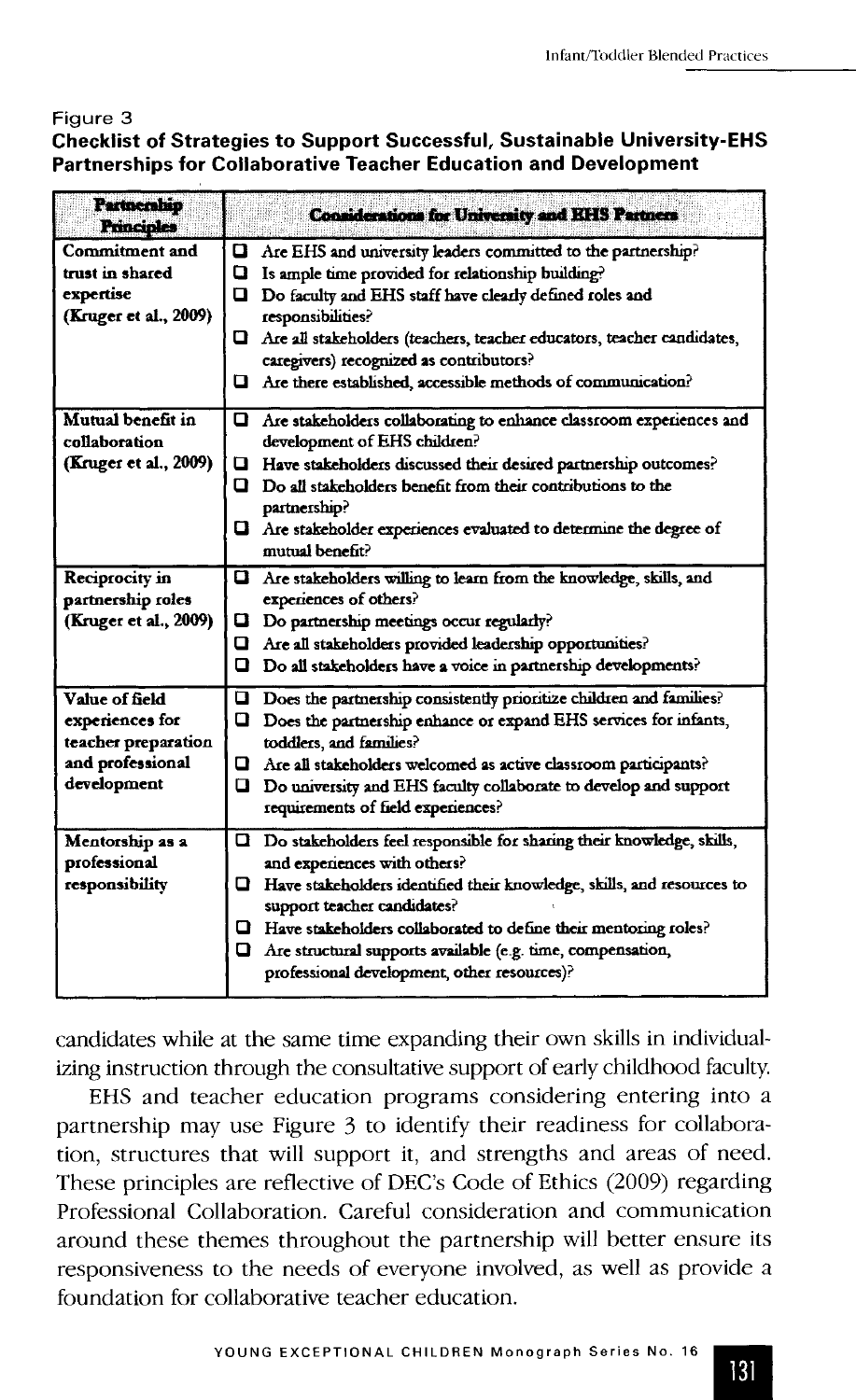To initiate a university-EHS partnership, university faculty meet with EHS administrators to identify the strengths and needs of the EHS center and its teachers. The EHS administrators may share their assessment of the teachers' interests and competencies in mentoring teacher candidates, but classroom teachers must be involved in the early conversations as well. EHS teachers indicate what knowledge and skills they may offer novice teacher candidates, as well as identify their own professional goals to be supported through university resources and professional development. Through these early discussions university faculty may identify EHS teacher mentors and topics in need of professional development. They might also identify other key members of the EHS community who can support the partnership—in particular, family support personnel, teacher leaders, and parents (or caregivers in instances where extended family or other adults fill the primary parenting role). Once interested EHS teachers commit to mentoring, the partnership may move on to identify the roles and responsibilities of each of these participants.

## Step Two: Building Support Systems for Preservice and Practicing Teachers

Once EHS and university partners are cognizant of their roles and committed to partnering, EHS teachers may be better supported to mentor candidates to develop their emerging professional competencies, including: (1) DAP for infants and toddlers; (2) communication with families, who can be encouraged to share their experiences and introduce candidates to their young children; (3) identification of children's individual needs and

*For teachers to mentor teacher candidates without diminishing their focus on teaching, those candidates must be supported consistently by faculty as they bridge theory to practice.*

**The Hollowski and The Hollowski** 

appropriate interventions for school and home; and (4) implementation of assessments to monitor children's progress and responses to intervention. All of these competencies support blended practices (DEC, 2009; NAEYC, 2009). For EHS teachers to mentor teacher candidates without diminishing their focus on teaching, those candidates must engage as active members of the classroom

community. Therefore they must not only be sufficiently prepared to begin their experiences in infant/toddler classrooms by establishing collegial relationships with teachers and serving as active participants, observers/assessors, and novice teachers, but also *supported consistently by*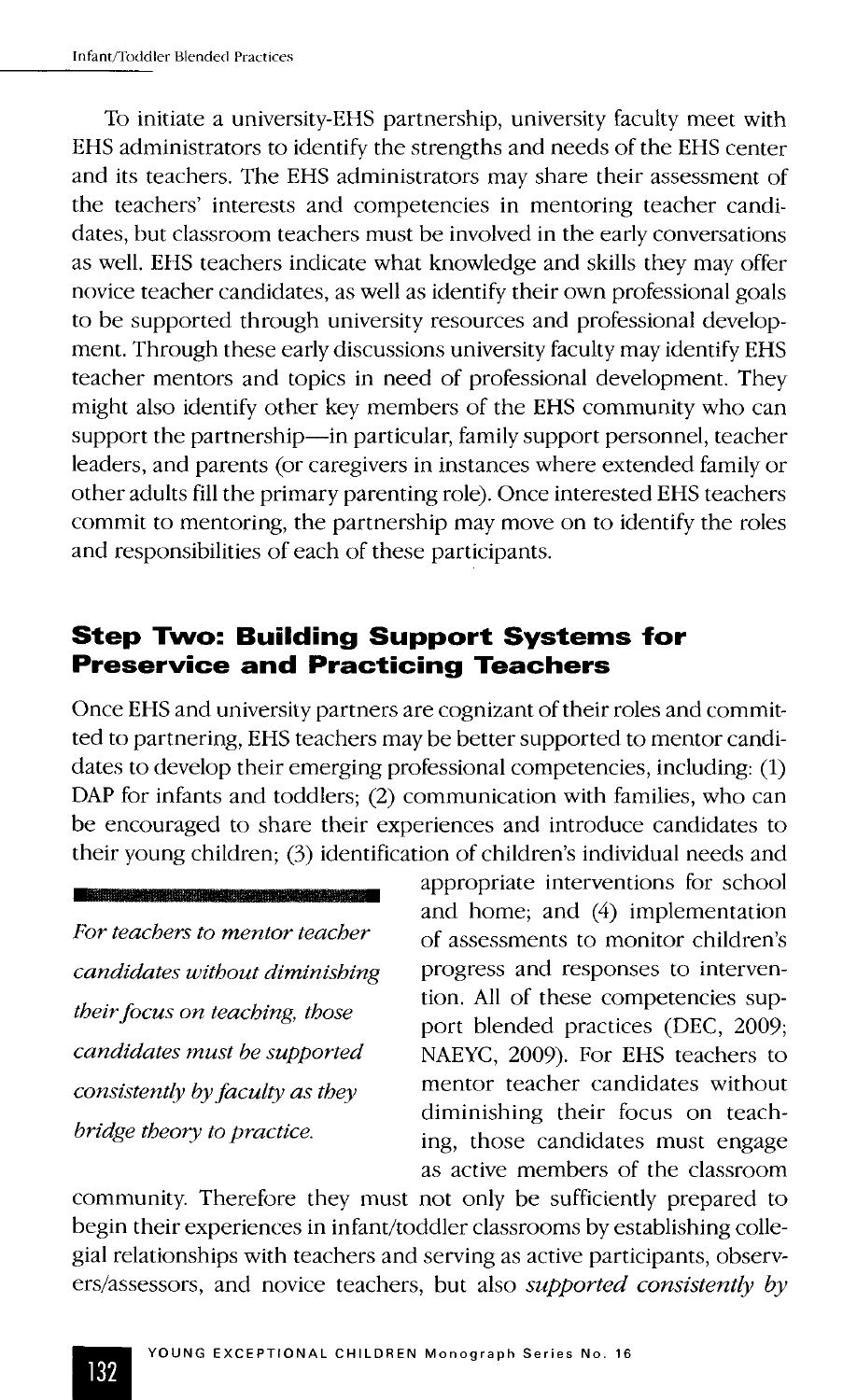*faculty throughout their field-based experiences* as they intentionally bridge theory to practice (Ball & Cohen, 1999). In TLLSC, for instance, teacher candidates are directly supervised on-site by university faculty from the beginning to the end of each field-based experience, which also includes learning activities outside the birth-to-three classroom and field trips to explore resources in the surrounding community.

Once initial needs are addressed and a support system is in place, faculty can implement an observation/evaluation system for candidates' interactions with children. Using a formal observation tool such as the Classroom Assessment Scoring System (CLASS; LaParo, Hamre, & Pianta, 2012) provides systematic data on candidates as they learn to facilitate both social-emotional and cognitive/language development using specific, observable DAPs. Classroom visits also offer a valuable opportunity for faculty to provide observational data on infants/toddlers to support EHS teachers; these data, in turn, can help facilitate the subsequent implementation of tiered supports in association with appropriate professional development.

Next, systems that support both teacher candidates and teachers themselves can be set in place. One way to address the goal of integrating teacher education and professional development is for university faculty to implement MTSS for the teacher candidates themselves, and to involve EHS teachers in these systems (Winton, 2013). MTSS or Response to Intervention (RTI) practices involve the use of data to identify children in need of interventions; interventions/supports increase in intensity and frequency in response to children's needs in any area of development. Teachers' practice may also improve through the use of multitiered supports in professional development (Myers, Simonsen, & Sugai, 2011; Winton, 2013). Universal, targeted, and intensive supports can be developed by faculty to address the needs of candidates in a particular EHS setting. This serves a parallel goal of providing a context for professional development with teachers on the use of tiered supports for young children. EHS teachers may then begin learning about tiered models for infants and toddlers having already collaborated in a similar way to support teacher candidates.

#### **Universal Supports**

Universal supports should be developed to promote candidates' learning of developmentally appropriate and blended practices. These supports should address and monitor the candidates' performance, including their interactions with children, families, and their EHS mentors. We will discuss some of these supports next.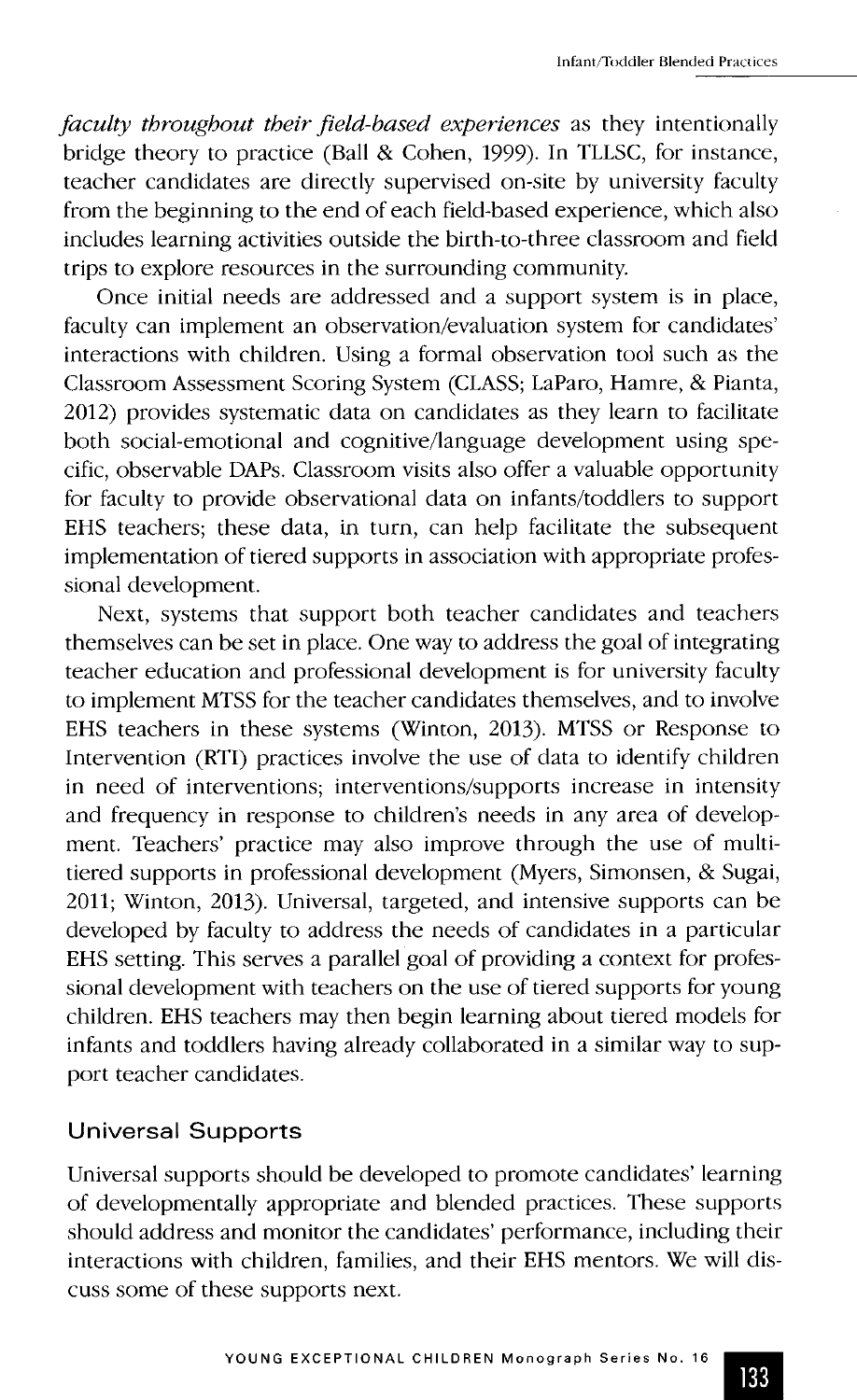**Progress Monitoring Tool.** Prior to candidates' involvement in classrooms, university faculty should consult with classroom teachers to select a shared method for assessing candidates' interactions with infants and toddlers. An evaluation tool such as the CLASS (LaParo et al., 2012) provides candidates with consistent, specific feedback relative to dimensions of DAP. The CLASS dimensions for effective teaching (which include Positive/Negative Climate, Teacher Sensitivity, Facilitation of Learning/ Development, and Language Modeling/Support for infants/toddlers, as well as Teacher Sensitivity, Regard for Child Perspectives, Behavior Guidance, and Quality of Feedback for toddlers only) support EHS teachers in identifying specific aspects of their own practice that must be made explicit for candidates, thus supporting mentoring relationships while acting as a professional development and self-evaluation tool for EHS teachers. The CLASS dimensions also align neatly with DEC'S Recommended Practices (DEC, 2014) regarding adult-child interaction and support for social-emotional competence. Feedback should be provided regularly (weekly at a minimum) to monitor candidate progress; in the case of the CLASS, feedback may take the form of numerical ratings depicted in line graphs to display growth (Figure 3) as well as narrative feedback on candidates' individual strengths and areas of need. EHS teachers must be involved in this evaluation process. Not only is their feedback essential, but this also provides an opportunity for them to build their awareness of evidence-based practices, which may in turn lead to the identification of future professional development topics.

**Activity Plans.** Candidates collaborate with each other, teachers, and faculty to design and implement both planned (see Table 1) and informal activities for each day spent in infant/toddler classrooms. These activities might also be designed with informal input from parents regarding their children's interests, experiences, and needs. Implemented activities teach candidates about features of developmentally appropriate learning environments and opportunities for learning through daily routines. They also provide additional intentionally designed experiences and increased engagement for children in EHS classrooms. After activities are implemented, candidates should reflect on them with their peers and mentors to make recommendations for improving their future practice, subsequently sharing them as an online resource (e.g., via a Google site accessible to all partners).

**Teaching Videos.** Provided consent is obtained from families, activities led by candidates may be video recorded and uploaded to a webbased platform such as *VoiceThread* (VoiceThread LLC, 2014). The videos provide candidates an opportunity for personal reflection and real-time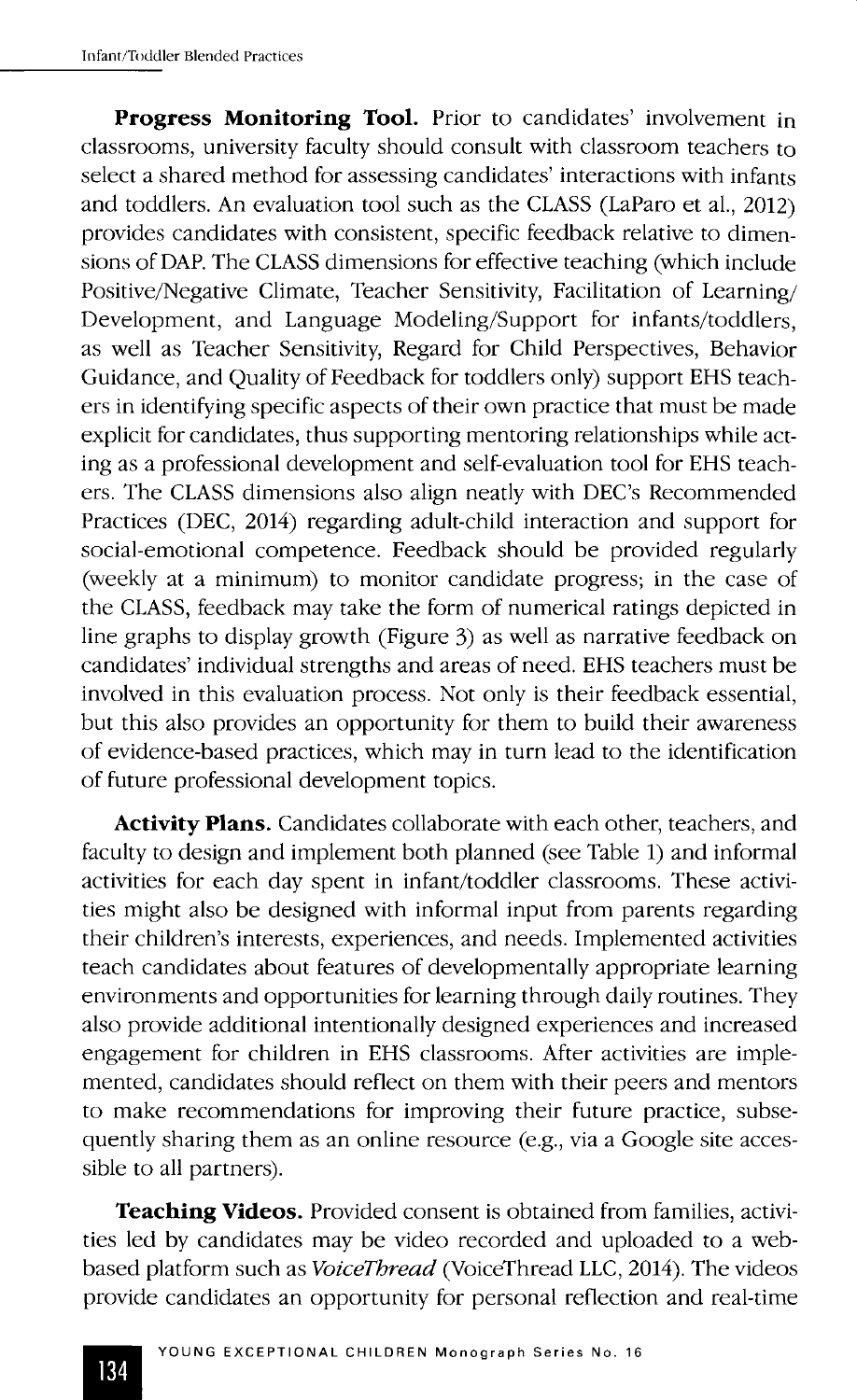#### **Excerpt from a Teacher Candidate Activity Plan: Yay! Let's Play with Clay! Table 1**

| <b>Steps in the activity</b>                                              | What will adults do and<br>say to model, respond to,<br>and encourage language?                                                      | What will you be<br>expecting children to do<br>during this stage?                                                     | <b>Blended practice: What</b><br>accommodations will be<br>considered or needed?                                                                                                                                                           |
|---------------------------------------------------------------------------|--------------------------------------------------------------------------------------------------------------------------------------|------------------------------------------------------------------------------------------------------------------------|--------------------------------------------------------------------------------------------------------------------------------------------------------------------------------------------------------------------------------------------|
| 1. Get children's attention,<br>prepare for play by putting<br>smocks on. | Draw children over to table,<br>model squeezing and pounding<br>of clay. Support children as they<br>attempt to put smocks on.       | Pick up smocks, place arms in<br>holes to whatever degree they<br>can independently, and wait as<br>smock is fastened. | Behavioral support: Use 'First,<br>Then' chart with M to transition<br>to table by putting smock on.                                                                                                                                       |
|                                                                           | "We are going to have some fun<br>with clav!"<br>Include targeted verbal/physical<br>support with smocks as needed                   |                                                                                                                        |                                                                                                                                                                                                                                            |
| 2. Allow the children to<br>take/freely explore clay.                     | Supervise the children as they<br>play with clay.<br>"Clay!" "Roll!" "Pat!" "Push!" and<br>adjectives to describe color/<br>texture. | Look at clay and possibly pick<br>up clay. Children explore the<br>clay and all of the things it can<br>do.            | Initially, allow some children to<br>explore the clay without direc-<br>tion of any kind.<br>Work on K's IFSP Goal: Plays<br>with a variety of toys and<br>textures so that she may par-<br>ticipate more actively in group<br>activities. |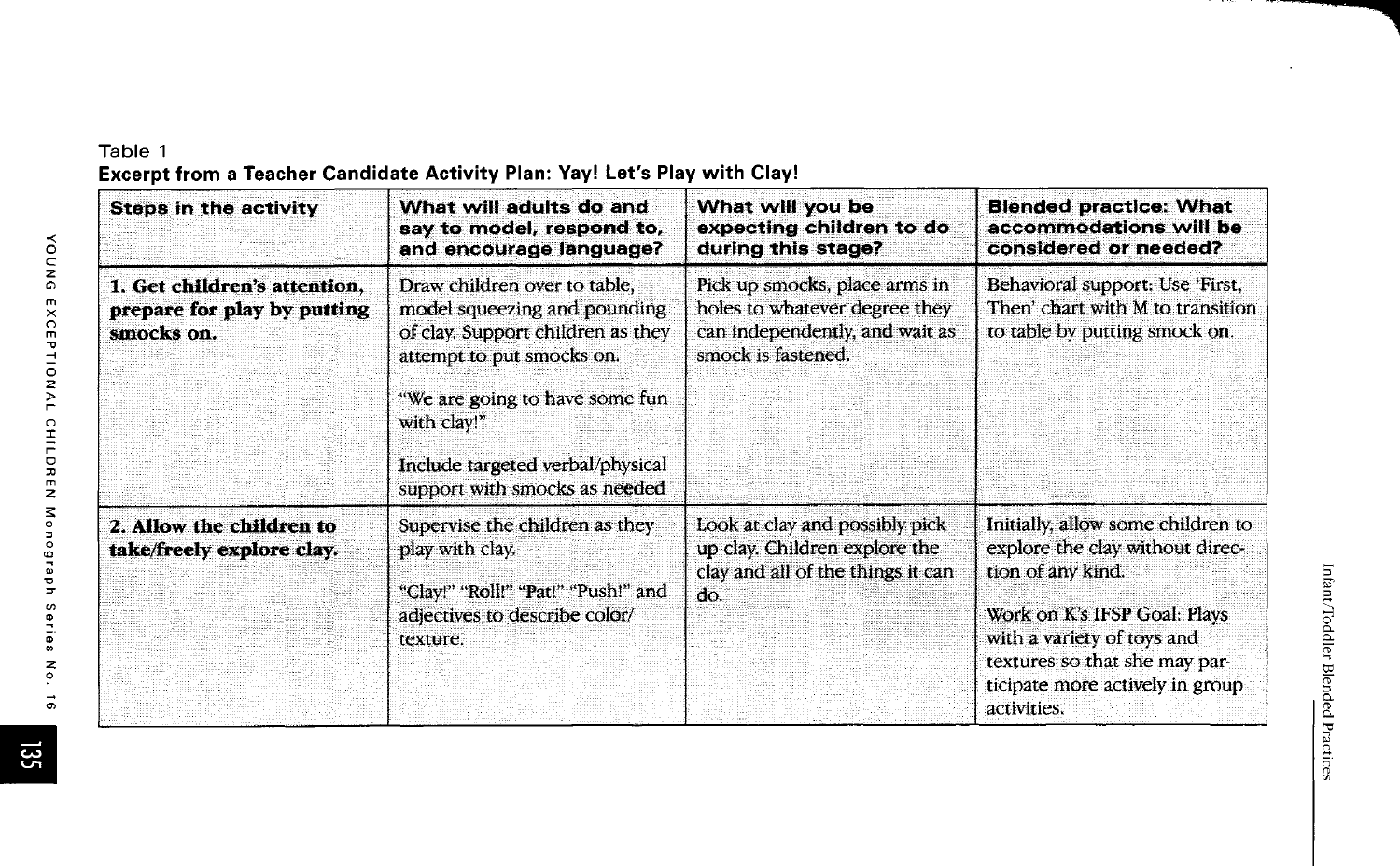#### **Table 1** *(continued)*

| <b>Steps in the activity</b>                                | What will adults do and<br>say to model, respond to,<br>and encourage language?                                                                                                       | What will you be<br>expecting children to do<br>during this stage?                    | <b>Blended practice: What</b><br>accommodations will be<br>considered or needed?                                                                                                                                |
|-------------------------------------------------------------|---------------------------------------------------------------------------------------------------------------------------------------------------------------------------------------|---------------------------------------------------------------------------------------|-----------------------------------------------------------------------------------------------------------------------------------------------------------------------------------------------------------------|
| 3. Model and support chil-<br>dren's exploration.           | Model placing the clay in front<br>of us and how to spread and<br>soften it.<br>Adults will narrate and insert<br>selected questions. Provide posi-<br>tive and descriptive feedback. | Manipulate clay and use tools<br>to explore and alter clay forms.<br>shapes, texture. | Encourage K to explore clay<br>with both hands.<br>Work on M's IFSP goal: Imitates<br>simple actions (with verbal<br>direction) and single words<br>during play and daily routines;<br>imitates peer's actions. |
| 4. Wash hands when chil-<br>dren indicate they are<br>done. | Support children in the steps of<br>hand washing.<br>Ask targeted questions to get<br>children to initiate steps, narrate<br>routine.                                                 | Complete this routine with as<br>much independence as pos-<br>sible.                  | Use 'First, Then' chart with M<br>to transition from table to hand<br>washing and then classroom<br>centers.<br>Work on K's IFSP goal: Change<br>from one activity to the next<br>without becoming upset.       |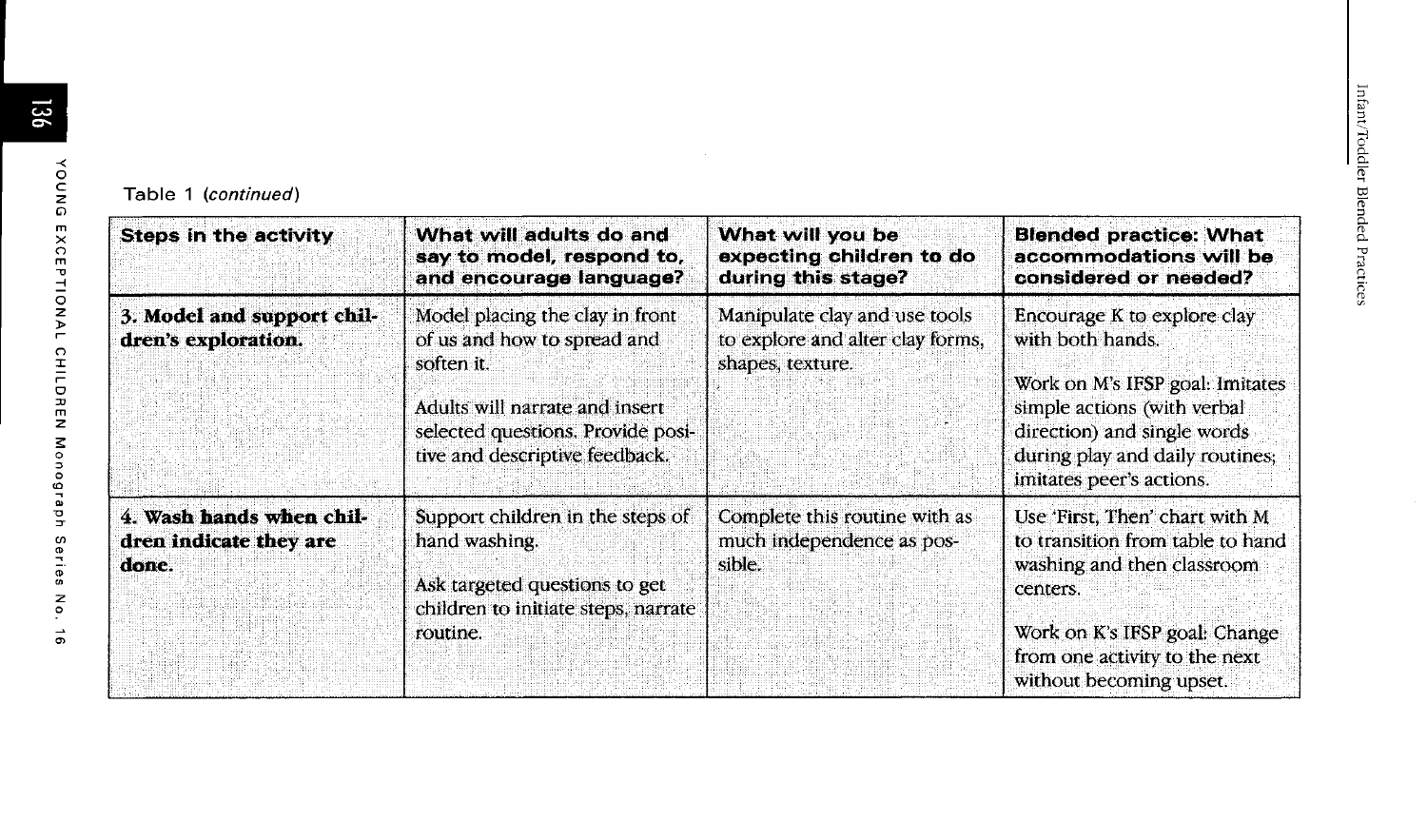peer feedback of their teaching. The videos serve as a progress monitoring tool for faculty and teachers, as well as a tool for identifying candidates' areas of strength or needed improvements.

#### **Targeted S upports ■ ■**

For candidates who require additional For *candidates new to interact*input to make adequate progress, tar- *jng with infants and toddlers,* geted supports can be developed. gives explanations of DAP are not<br>The examples described next are universal supports that may be increased *enough.* in frequency/intensity or combined to serve as targeted supports.

**Additional Feedback.** For candidates making limited progress, faculty and teachers should provide additional feedback that explicitly identifies areas of concern and provides specific recommendations for improvement. Feedback should be offered both through the chosen evaluation tool (e.g. CLASS; LaParo et al., 2012) as well as in person during classroom observations, so that candidates may receive *in-the-moment* encouragement and recommendations for improvement, enabling them to capitalize on their time interacting with infants and toddlers.

**Modeling.** For candidates new to interacting with infants and toddlers, explanations of DAP may not be enough. Faculty and teachers can model that practice with infants/toddlers, allowing candidates to see

 $Faculty$  and teachers model *practice with infants/tod*see *how adults support child development.*

how adults support child develop-<br>ment (including practices proving *dlers, allowing candidates to* standing of teaching the youngest challenging to enact). Candidates are then supported in their underchildren, who in turn receive even more of the positive attention they crave. Modeling is also particularly important in teaching infants and

toddlers with special needs. Role play of interactions with families can also be used similarly.

**Guiding Self-Reflection.** Video recorded activities may be shared among candidates, who can be directed to view specific portions of videos that highlight opportunities to implement DAP or challenges that warrant discussion. Faculty and teachers may also identify and share peer videos that exemplify effective teaching practices.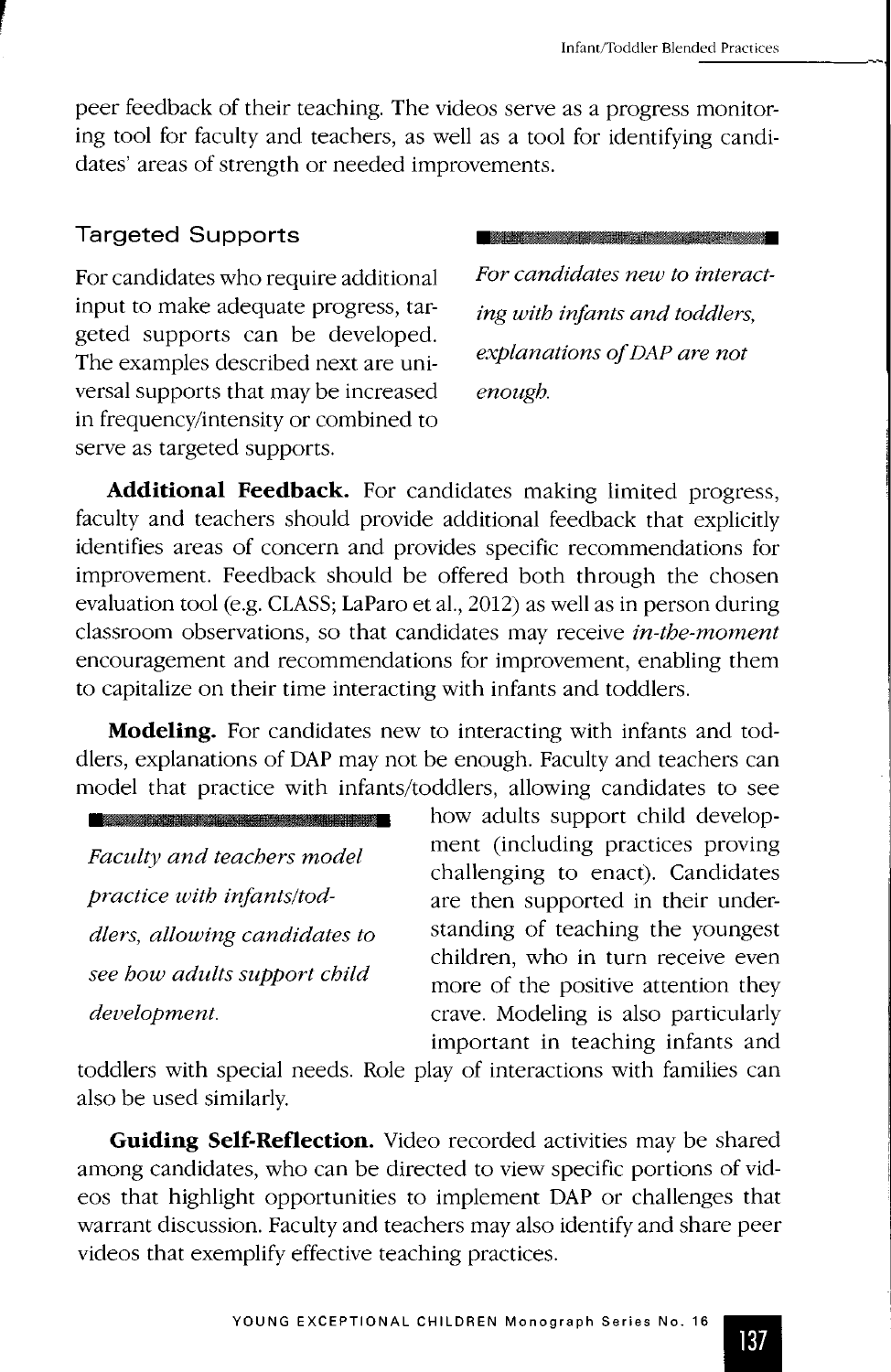$\overline{0}$ *n* **Sq**



1



 $\mathbf{f}$ 

Figure 4 displays CLASS (LaParo et al., 2012) data for a candidate who required individual support after two weeks in an EHS classroom with little progress. In this example, university faculty and EHS teachers provided targeted supports to the undergraduate candidate around several CLASS dimensions (LaParo et al., 2012). After a one-on-one meeting with university faculty to identify areas of need, the candidate was given additional feedback during classroom observations, modeling of best practice by university faculty and EHS teachers, and videos of exemplary activities led by her peers. University faculty shared the graph displayed in Figure 4 with the candidate and EHS teachers to identify the can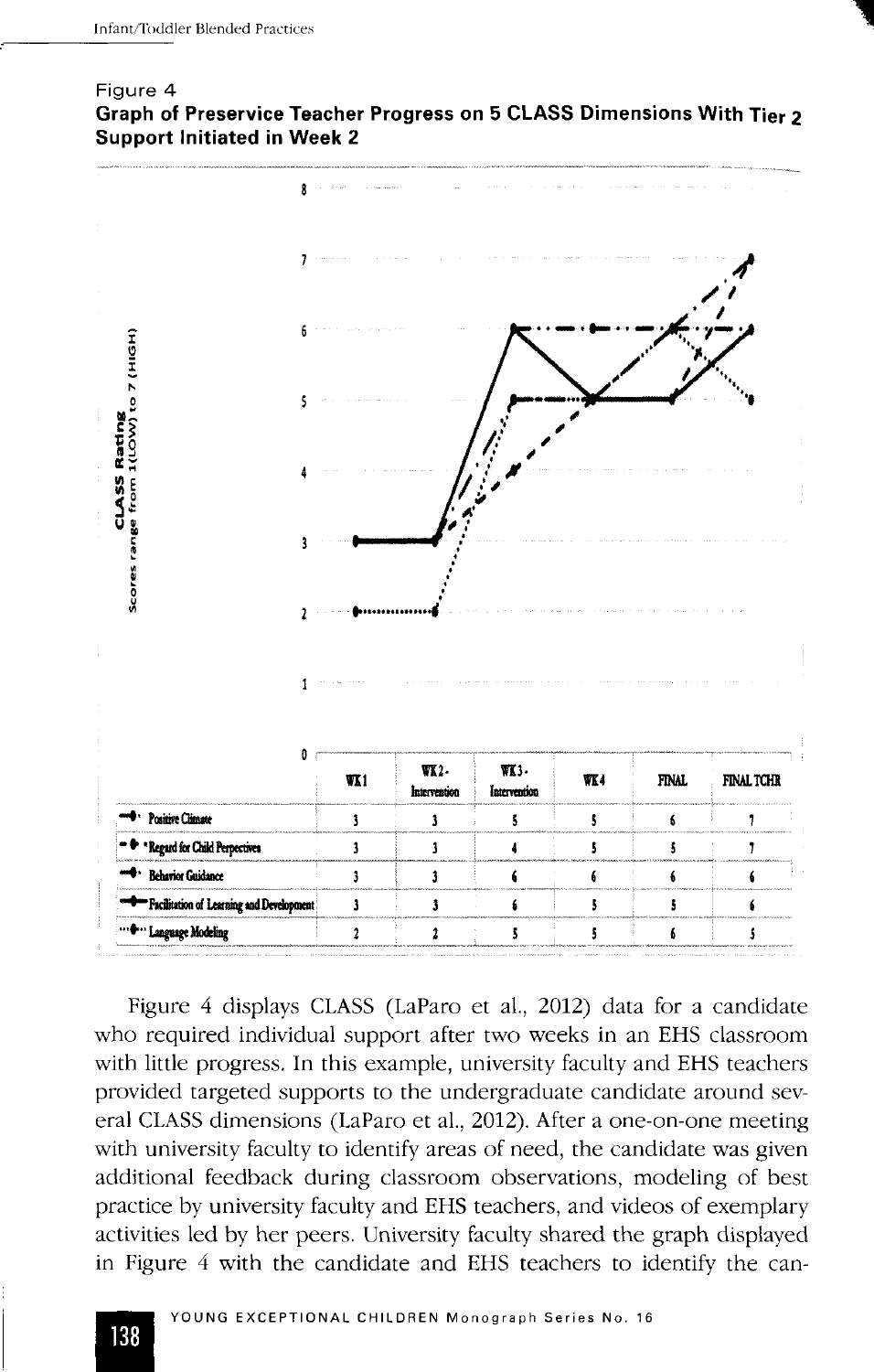didate's challenges and display her response to interventions. Figure 4 demonstrates the potential of intensive collaboration and individualized support for teacher candidates, as this candidate made immediate progress in response to these supports. Specifically, these supports laid the groundwork for the success of future professional development with EHS teachers by illustrating the importance of progress monitoring when transferring the use of tiered models from teacher education to practice with infants and toddlers.

*Tiered supports laid the groundwork for the success of future professional development with EHS teachers by illustrating the importance of progress monitoring when transferring the use of tiered models from teacher education to practice*

And the second complete the second control of the second control of the second control of the second control of

#### **Intensive Supports**

**r**f

The occasional candidate may continue with minimal progress, even with universal and targeted supports in place. In these instances, faculty and teachers must collaborate to provide intensive interventions. Intensive supports can include expanded targeted supports, as well as additional strategies.

Individual Improvement Plan. Faculty and teachers may intervene with candidates experiencing acute difficulty in their interactions with infants/toddlers and/or families to develop individual improvement plans. Faculty, teachers, and candidates should develop specific goals and strategies for achieving the goals so candidates positively contribute to EHS classrooms; these goals must be monitored regularly and adapted as needed. Additional members of the EHS staff may provide support for these plans in order to address candidates' knowledge or skill gaps.

**Conferencing.** Holding individual meetings with candidates to discuss their EHS experiences can provide insight into their perceived strengths, areas of need, and a safe space to generate strategies that may increase their effectiveness in supporting children and families.

## Step Three: Supporting Blended Practices in EHS Classrooms

Blending supports the development and full participation of all children and involves evidence-based practices from both ECE and ECSE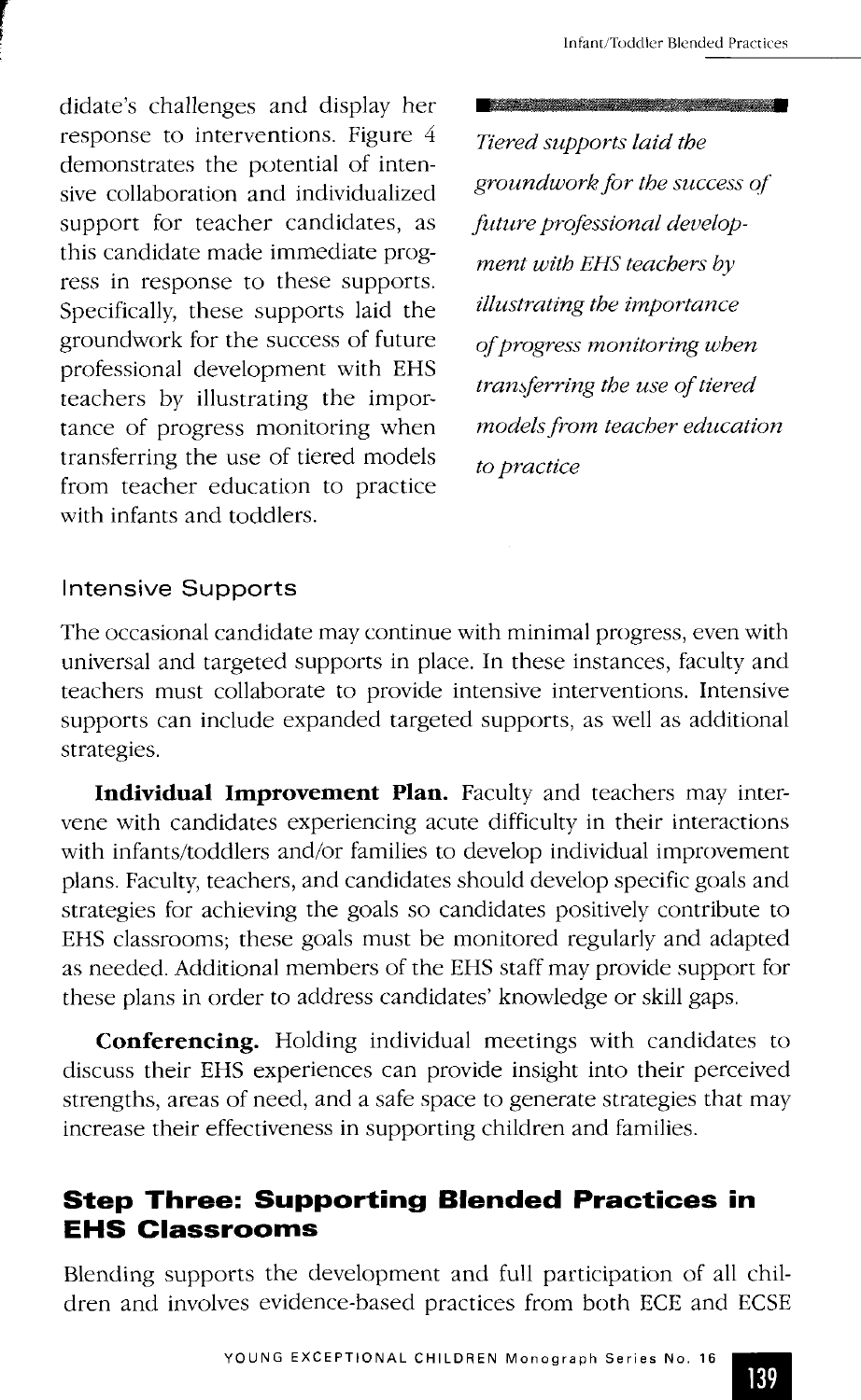#### **Figure 5**

#### **Questions for Teams to Consider When Collaborating to Enhance Blended Practices**

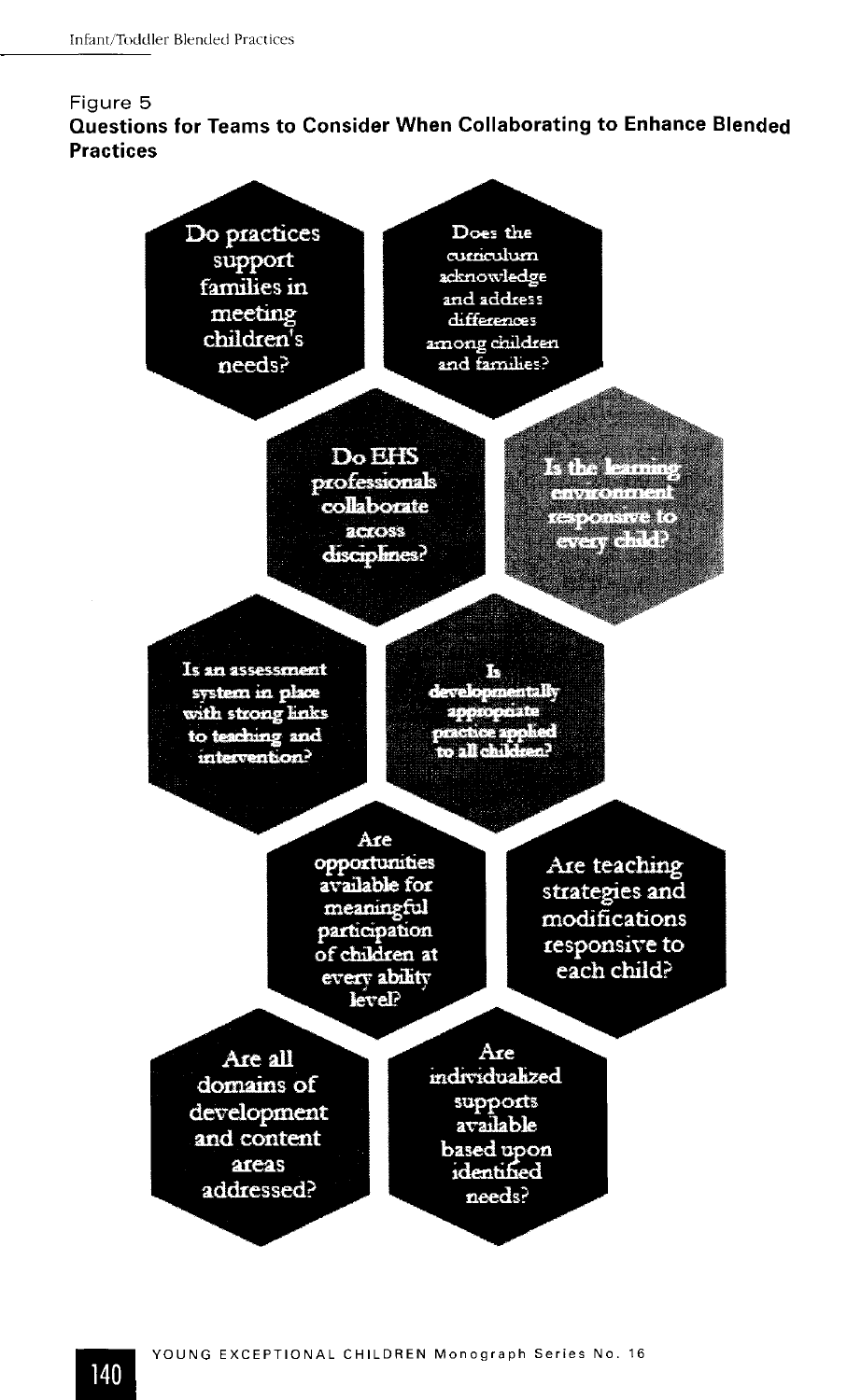(Grisham-Brown et al., 2005). Blending requires us to continuously examine our work as educators to ensure that every child receives the benefit of DAP and inclusive practices, along with individualized strategies and services to meet their needs. Figure 5 presents key aspects of blended practice (Grisham-Brown & Pretti-Frontczak, 2011), phrased as reflective questions for practitioners to consider in relation to their own work; as teams plan to address these interrelated questions, they build structures that support blended practices. Teams (whether they consist of teachers, EHS staff, or all members of a university-EHS partnership) may reflect on these questions (which are not designed to follow a specific sequence) to identify strengths, resources, and areas to address as they work to enhance their blended practice.

These practices are driven by teachers, but they also include the collaborative framework that integrates and supports those skills. EHS program principles and practices (U.S. Department of Health and Human Services, 2014) are aligned extensively with the principles of inclusion and with DEC's Recommended Practices (DEC, 2014). EHS can support blended practices and, ideally, blended preparation. Teachers prepared through field-based teacher education programs that both include and support EHS programs can be provided with direct experience in making inclusive practices work through recognizing the importance of responding to each child's individual characteristics, strengths, and needs.

#### **Figure 6**

#### **A Teacher Candidate Uses Universal Strategies to Support Toddler Learn ing and Development**

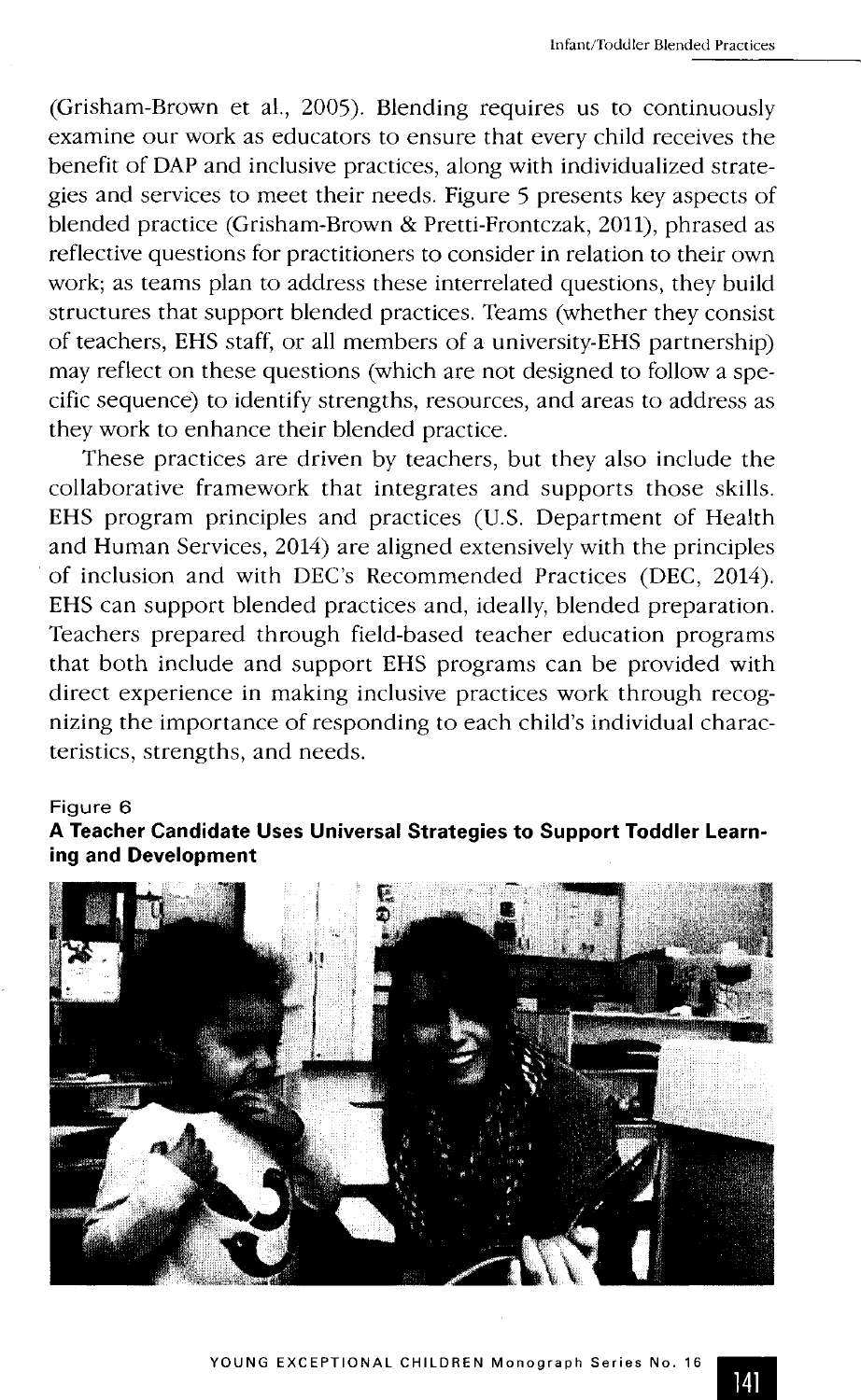Teacher candidates and teacher education faculty can join the list of EHS stakeholders responsible for supporting children and families (Kruger et al., 2009) and play a role in supporting blended practices in EHS. Candidates learn and implement blended practices by working with EHS teachers and faculty to assess the learning environment, examine the curriculum and identify ways to enhance it, develop tar-

*Early Head Start provides a context within which candidates must learn to implement these blended practices with culturally and linguistically diverse families.*

geted activities/interventions, and support classroom assessment procedures. EHS can provide a context within which they must also learn to implement these practices with culturally and linguistically diverse families. When EHS teachers share their experiences and expertise in learning and applying culturally responsive practices, they provide authentic contexts for candidates to examine, reflect upon, and begin to embody these practices them-

selves (Murrell, 2000). Encouraging candidates to dialogue with teachers and caregivers around children's lived experiences increases the cultural continuity between home and school and directly supports the implementation of individualized services and supports (Valdés, Bunch, Snow, Lee, & Matos, 2005).

#### **Activity Plans**

In addition to all of the activities previously mentioned, activity plans provide an additional context where candidates directly apply their emerging knowledge and skills in blended practice. Activity plans such as the one displayed in Table 1 can include links to not only DAP, EHS and curriculum standards, and strategies for adult-child interaction, but also to individual instructional and assessment practices required for children with special needs. The clay activity in Table 1 was planned by undergraduate ECSE teacher candidates and includes examples of candidates considering the Individualized Family Service Plans goals of individual children, specific accommodations for toddlers with special needs, and additional language supports for children who might require them. Teachers supported candidates in implementing these strategies by sharing IFSP goals and facilitating conversation with visiting El practitioners and families. Through these collaborations, candidates learned about the local, federal, and ethical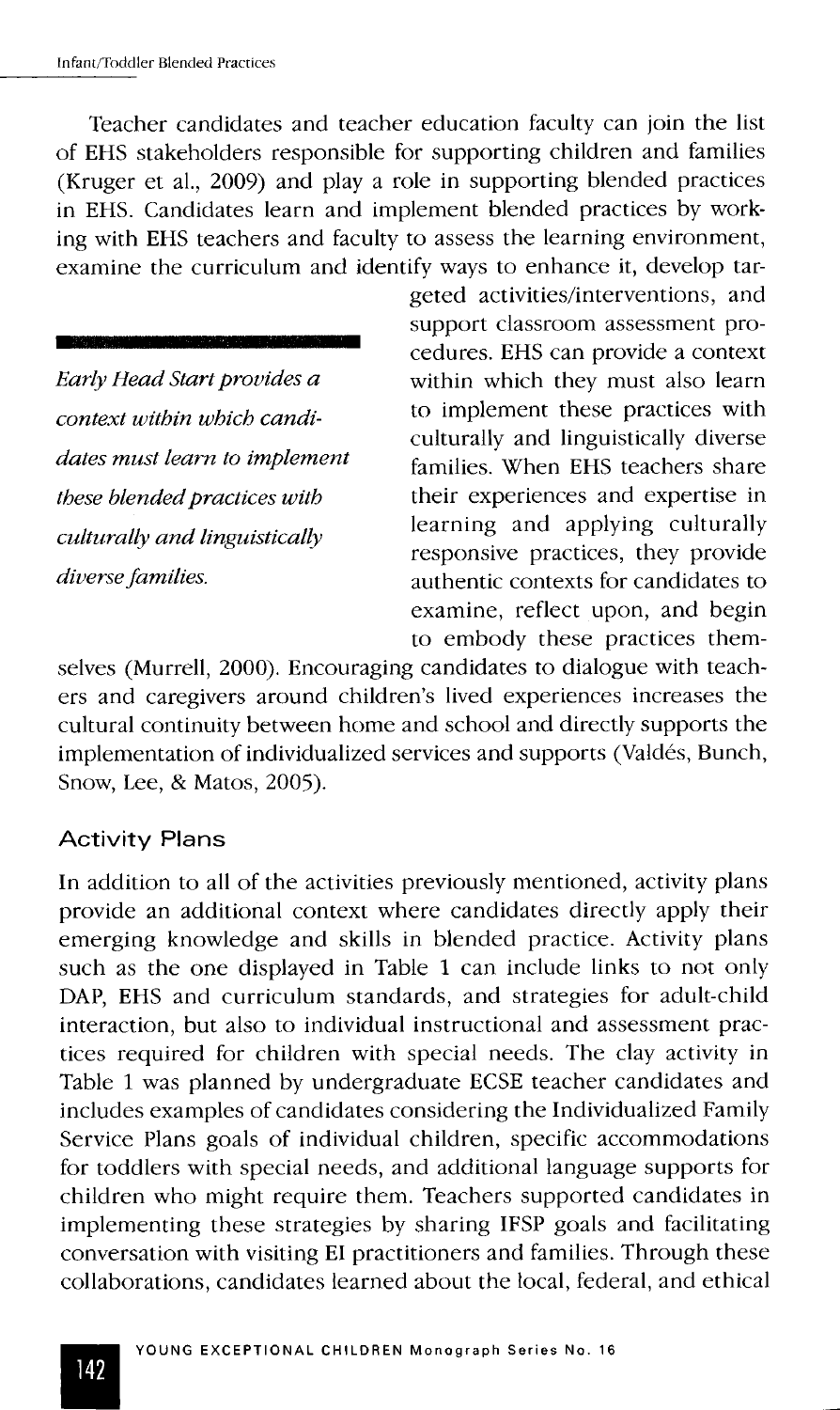guidelines related to serving infants and toddlers with disabilities and/ or developmental delays (DEC, 2014). They also learned from direct experience with collaborative models of service delivery (where teachers, El practitioners, and caregivers work together to meet the needs of children with special needs), which are essential to the success of quality blended practices.

#### **Teaching Videos and Faculty Support**

Videos (and observations) of teacher candidates' planned activities and CLASS evaluations serve as tools to provide consistent feedback from teachers, faculty, and even peers. They are accepted and supported as novices in the field, but are still held accountable for providing high quality, individualized services for infants and toddlers in alignment with evidence-based practices for young children with disabilities (DEC, 2014). They are better able to accomplish this (and expand on their skills) with constant feedback before, during, and after their planned activities and interactions. EHS teachers share their expertise in linking classroom practices to the routines and needs of families in accordance with the principles of positive relationships and continuity, which are integrated into all EHS programs. Teachers and parents/caregivers can help candidates to draw connections between their program assignments (including planned activities) and children's home environments.

#### **Figure 7 A Teacher Candidate Implements Targeted Supports During Hand Washing**

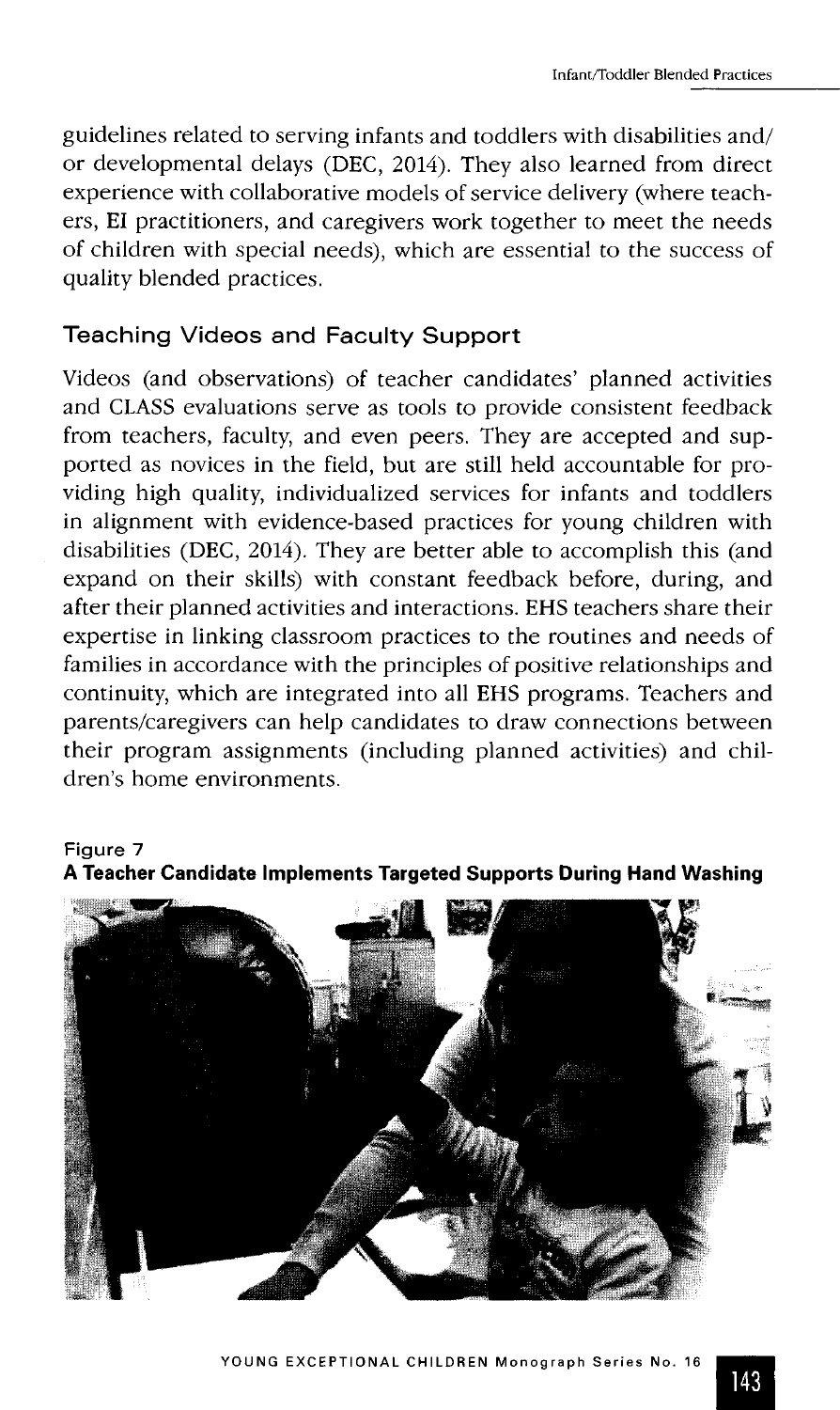#### **Targeted Preparation on Blended Practices**

Both teacher candidates and EHS teachers can benefit from consultation with faculty on their own blended practices. These interactions take place outside of the EHS classroom and serve as both professional preparation and professional development.

## Step Four: Integrating Tiered Supports for Infants/Toddlers and Families

The collaboration of faculty, teachers, families, and candidates in EHS classrooms (and tiered supports to address candidates' needs) provides a context within which a more systematic approach to intervention and assessment (namely, RTI) may be considered. RTI frameworks are a means for implementing a hierarchy of support that is differentiated through a data-based decision-making process (Greenwood et al. 2011; National Professional Development Center on Inclusion [NPDCI], 2012). In early childhood settings, RTI supports must ideally include not only these components, but research-based strategies and practices as well. The use of tiered models with infants and toddlers is an emerging area of research, and limited information is available about the outcomes of RTI in birth to three (DEC, NAEYC, *&* NHSA, 2013). Furthermore, the implementation of RTI in EHS programs involves more than university faculty and teacher candidates; all EHS stakeholders have a role in this system, and the strategies presented here represent only one step in a long-term process that must be considered and undertaken carefully. However, field-based partnership models do hold great potential for building some of the knowledge, skills, and structures necessary for RTI to succeed.

In a partnership model, EHS teachers increase the transparency of their teaching so candidates may examine and embody the skills of an effective infant/toddler teacher during their initial field experiences. These skills include identifying children who may benefit from targeted interventions (regardless of whether an RTI framework is in use). EHS teachers can also facilitate communication between candidates and parents/caregivers and work with faculty to develop intensive interventions addressing specific needs of children at home and in the center. University faculty must coordinate, oversee, and evaluate candidates' development of interventions, providing continual guidance to ensure their appropriateness and participate directly in their delivery. Through these experiences, EHS teachers are introduced to elements of tiered models that are difficult to develop, implement, and maintain without additional assistance.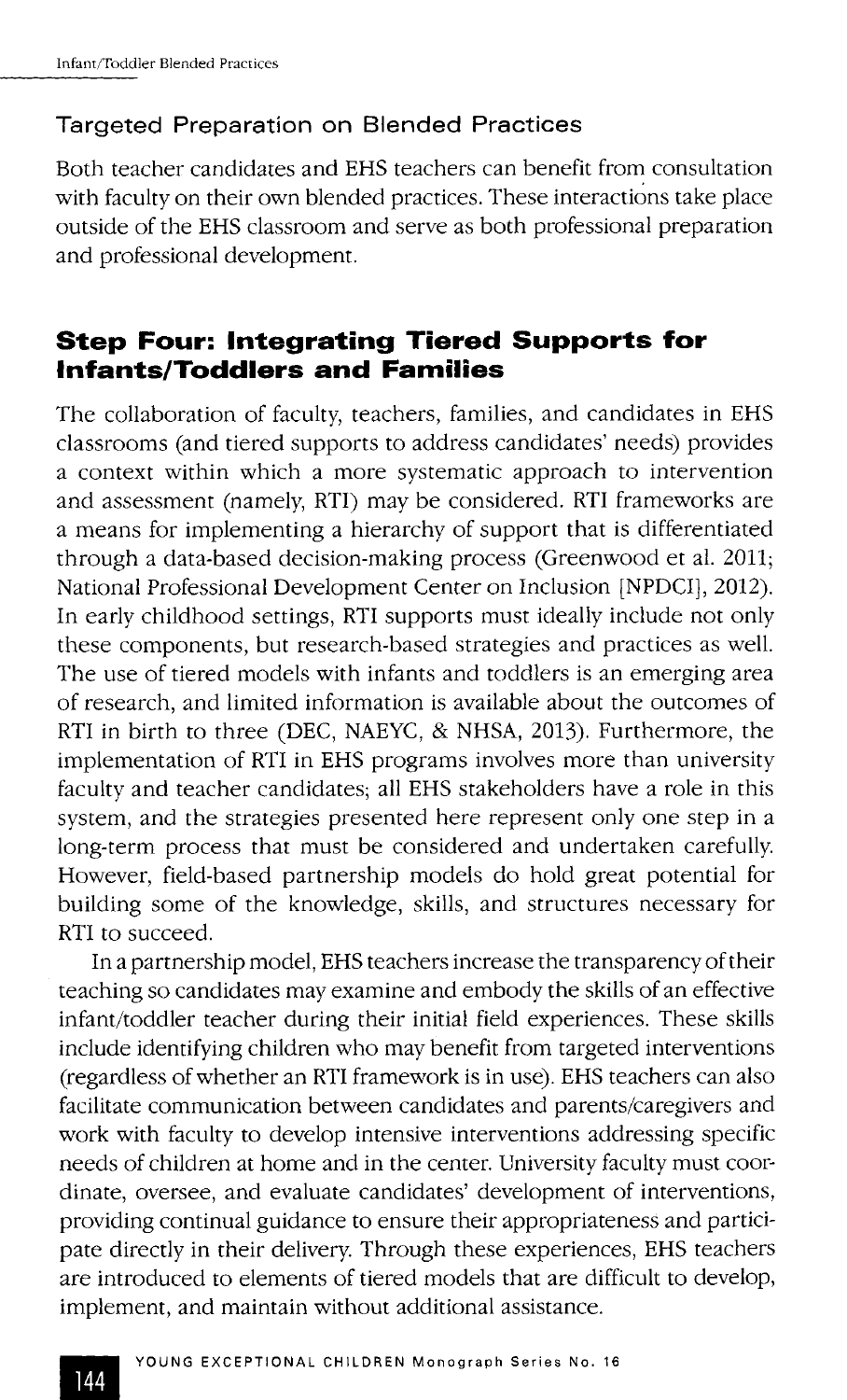Both teachers and teacher candidates can be formally introduced to specific tiered models, including the ECE RTI Framework developed by DEC, NAEYC, and NHSA (2013), which emphasizes universal, targeted, and intensive supports in a structure that is aligned with the principles of DAP and applicable to all domains of infant/toddler development. The Pyramid Model (Fox, Carta, Strain, Dunlap, & Hemmeter, 2010) is another approach to the planning and delivery of tiered supports that is inclusive of infant/toddler settings. The Pyramid Model specifically addresses social-emotional development, and teachers may find its tiers to be somewhat familiar (universal supports, for instance, consist of Nurturing and Responsive Relationships and High Quality Supportive Environments - see Figure 6), based upon their own experiences with DAP, as well as having worked directly and explicitly with candidates on understanding and embodying these practices in the classroom (and providing feedback via CLASS, LaParo et al., 2012). As tiered models are introduced, experiences within the partnership can be referenced in both teacher education seminars and professional development for EHS teachers.

In the classroom, EHS teachers may recommend activities to teacher candidates because they have specific concerns about a child and are seeking ways to address that concern in a developmentally appropriate and engaging way - see Figure 7. In this sense, activity plans (particularly when repeated over a series of days) developed to enhance the universal curriculum, become targeted interventions that address not only socialemotional skills but *all* developmental domains, thus serving the EHS priority of recognizing and preventa-

tively addressing individual needs.

university faculty ideally include par- *is essentiai to developing seam*ents/caregivers in this partnership so that they may share their knowledge *less continuums of support for* and experiences. This involvement is *infants and toddlers* essential to developing seamless con-

EHS teachers, candidates, and *Parental/caregiver involvement*

tinuums of support as children move on to other early childhood programs and, eventually, into elementary school. Caregivers provide the essential link to children's home environments (including language, culture, routines, and priorities), enabling candidates and teachers to adapt their classroom practices to better match caregiver values and provide an increased continuity of care (Hunter *&* Hemmeter, 2009). Even in the absence of a formal tiered model, these teams can identify areas of need across developmental domains and design/monitor individualized interventions to implement in the classroom and/or at home (Hunter *&*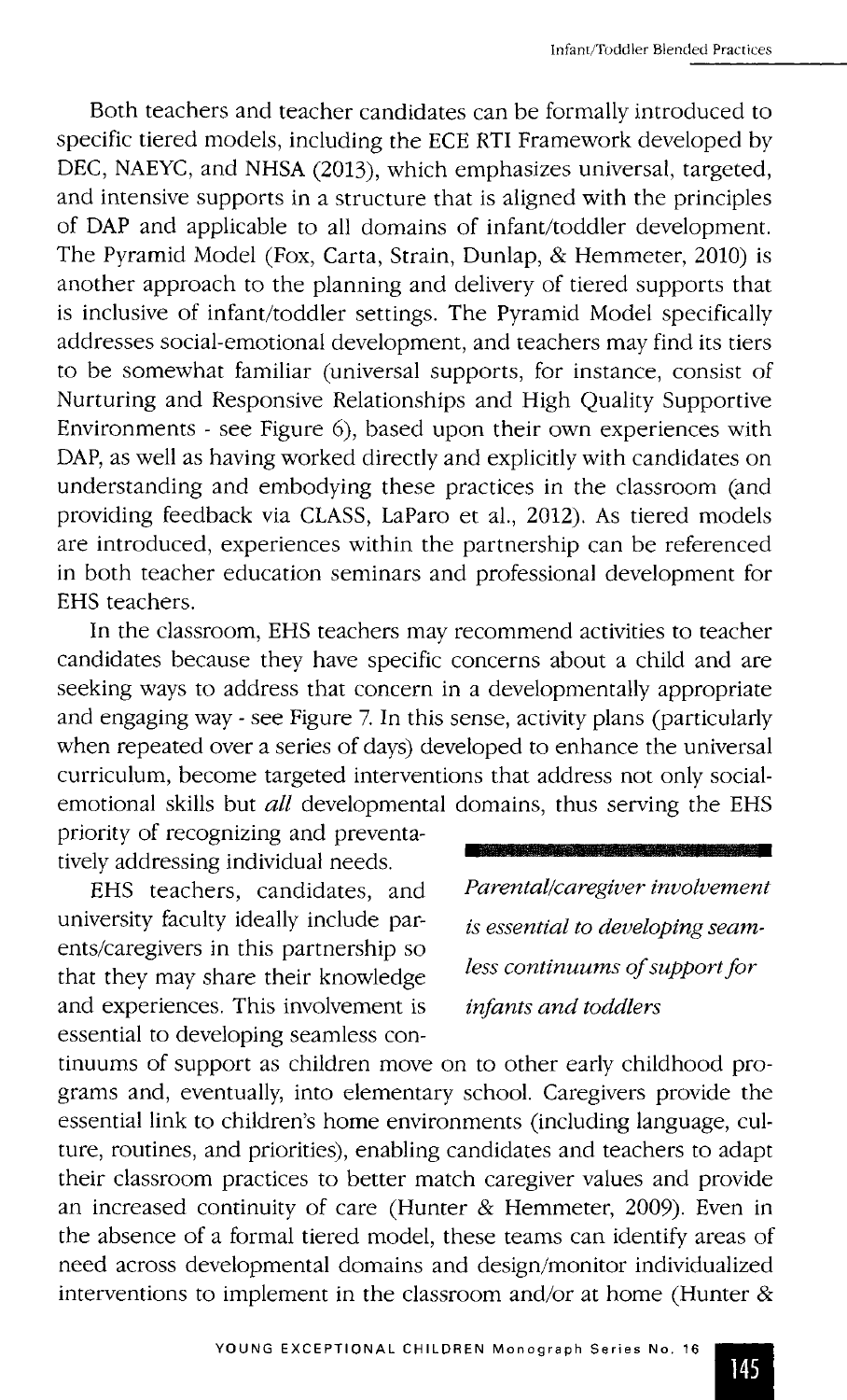Hemmeter, 2009). Candidates then help to record the child's response to the intervention at home and school, working with all partners to adapt the interventions as needed.

Wherever interventions are implemented, faculty must also ensure that a framework for the evaluation of intervention fidelity has been put in place. When interventions are implemented with integrity, children respond positively and exhibit improved outcomes (Collier-Meek, Fallon, Sanetti, & Maggin, 2013). Faculty guide candidates in selecting and developing targeted and intensive interventions, providing specific performance feedback on implemented interventions. This supports candidates' competency in implementation with fidelity, improving teaching effectiveness as a result (Hagermoser-Sanetti, Fallon, & Collier-Meek, 2013). Likewise, this also serves to enhance EHS teachers' attentiveness to consistent implementation of interventions, since they themselves may struggle to consistently implement interventions in context. In TLLSC, candidates continue their preparation around these practices as they transition to other early childhood settings in later sequences.

A partnership model plays a beneficial role in first planting the seeds of tiered supports, with subsequent program-wide professional development to expand the range of supports and services available to EHS families. As a result, EHS team members are better prepared to contextualize (and, later, apply) these practices with continued faculty support. Meanwhile, candidates learn from these initial teacher education experiences that they can collaborate successfully to design, implement, and monitor interventions with fidelity while simultaneously addressing the universal needs of the whole class through daily interactions and planned activities. This balancing of teacher roles is a high-level teaching skill that candidates often do not get an opportunity to practice until they reach their culminating student teaching experiences.

#### Summary

Blended practices and tiered models present complex challenges when applied to infant/toddler settings such as EHS. As early childhood teacher education is increasingly re-envisioned as an equal partnership among university faculty/candidates, EHS teachers, and infants/toddlers and their families, gaps between the preparation of teachers and their experiences in the field will be narrowed. Strong links between preparation and practice are essential to the success of blended practices and tiered models, as these collaborative approaches are most effectively mastered when teacher education and professional development are both embedded in contexts where we serve children and families. By supporting each member of these partner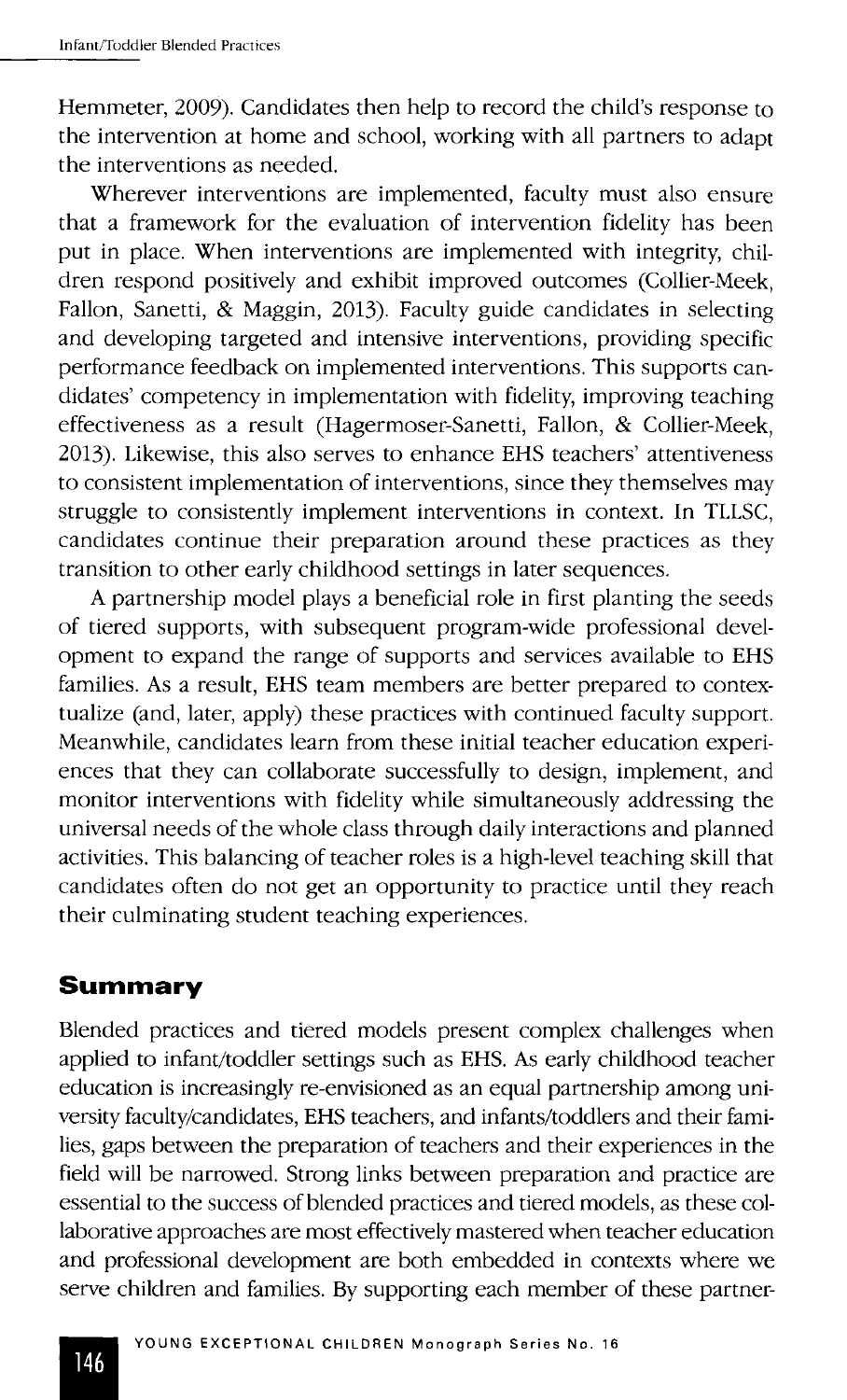ships in meaningful roles related to the professional development of both preservice and practicing teachers, university and EHS partners can play a direct role in the collaborative relationships necessary to build, implement, and sustain blended and tiered practices with the youngest children.

#### **N o te**

For more information, please contact Adam S. Kennedy at [Akenne5@luc.edu](mailto:Akenne5@luc.edu)

The authors express their gratitude to Cathy Rokusek and the teachers and staff of the Easter Seals Near South Side Child Development Center for their contributions to this partnership and for their dedication to high quality services for all young children. This work was supported in part by the U.S. Department of Education, Office of Special Education Programs (OSEP) under a grant in Personnel Preparation in El/ ECSE (#H325K120172).

#### **R e fe re n c e s**

- American Association of Colleges for Teacher Education. (2004). *The early ch ild h ood challenge:* Preparing high-quality teachers for a changing society [White paper]. Washington, DC: Author. Retrieved June 25, 2014, from [http://aacte.org/pdf/Programs/Early\\_Childhood/ECEpaper.pdf](http://aacte.org/pdf/Programs/Early_Childhood/ECEpaper.pdf)
- American Association of Colleges of Teacher Education. (2010). 21<sup>st</sup> century knowledge and skills in edu*ca to r p rep a ra tion* [White paper]. Washington, DC: Author. Retrieved from June 25, 2014, from http:// aacte.org/pdf/Publications/Reports\_Studies/AACTE-P21%20White%20Paper%20vFINAL.pdf
- Ball, D. & Cohen, D. (1999). Developing practice, developing practitioners: Toward a practice-based theory of professional education. In L. Darling-Hammond & G. Sykes (Eds.), *Teaching a s the learnin g profession* (pp. 3-32). San Francisco: Jossey-Bass.
- Cochran-Smith, M. (2004). The problem of teacher education. *Journal of Teacher Education*, 55(4), 295-299.
- Collier-Meek, M. A., Fallon, L. M., Sanetti, L. M., & Maggin, D. M. (2013). Focus on implementation: Assessing and promoting treatment fidelity. *Teaching Exceptional Children*, 45(5), 52-59.
- Darling-Hammond, L. (Ed.). (1994). *Professional development schools: Schools for developing a profession* (Vol. 1234). New York: Teachers College Press.
- Darling-Hammond, L. & Baratz-Snowden, J. (Eds.). (2007). A good teacher in every classroom: Preparing the highly qualified teachers our children deserve. *Educational Horizons*, 85(2), 111-132.
- Division for Early Childhood. (2009). *Code of ethics of the Division for Early Childhood (DEC) of the C ouncil fo r E xceptional Children.* Retrieved June 25, 2014, from <http://dec.membershipsoftware.org/> files/Position%20Statement%20and%20Papers/Member%20Code%20of%20Ethics.pdf
- Division for Early Childhood. (2014). *DEC recommended practices in early intervention/early childh o o d sp ecial education.* Retrieved June 25, 2014, from [http://dec.membershipsoftware.org/files/DEC\\_](http://dec.membershipsoftware.org/files/DEC_) RPs\_%205-l-l4.pdf
- Division for Early Childhood, National Association for the Education of Young Children, & National Head Start Association, [DEC/NAEYC/NHSA]. (2013). *Frameworks for Response to Intervention in early* childhood: Description and implications. Missoula, MT: Author.
- Early, D. M. & Winton, P. J. (2001). Preparing the workforce: Early childhood teacher preparation at 2- and 4-year institutions of higher education. *Early Childhood Research Quarterly*, 16(3), 285-306.
- Fox, L., Carta, J. J., Strain, P. S., Dunlap, G., & Hemmeter, M, L. (2010). Response to intervention and the Pyramid Model. *Infants & Young Children, 23(* 1), 3-13.
- Greenwood, C. R., Bradfield, T., Kaminski, R., Linas, M., Carta, J. J., & Nylander, D. (2011). The response to intervention (RTI) approach in early childhood. *Focus on Exceptional Children*, 43(9), 1-22.
- Grisham-Brown, J., Hemmeter, M. L., & Pretti-Frontczak, K. (2005)- *B len ded practices fo r teaching young children in inclusive settings.* Baltimore: Paul H. Brookes.
- Grisham-Brown, J. & Pretti-Frontczak, K. (2011). *Assessing young children in inclusive settings: The* blended practice approach. Baltimore: Paul H. Brookes.
- Hagermoser-Sanetti, L. M., Fallon, L. M., & Collier Meek, M. A. (2013). Increasing teacher treatment integrity through performance feedback provided by school personnel. *Psychology in the Schools, 50(2),* 134-150.
- Hunter, A. & Hemmeter, M. L. (2009). The center on the social and emotional foundations for early learning: Addressing challenging behavior in infants and toddlers. *Zero to Three, 29(3),* 5-12.
- Kennedy, A. & Heineke, A. (2014). Re-envisioning the role of universities in early childhood teacher preparation: Partnerships for 21st century learning. *Journal of Early Childhood Teacher Education*, 35(3), 1-17.
- Kruger, T., & Teaching Australia Australian Institute for Teaching and School Leadership. (2009). *Effective and sustainable university-school partnerships: Beyond determined efforts by inspired individuals.* Acton, A.C.T: Teaching Australia, Australian National University.
- LaParo, K., Hamre, B., & Pianta, R. (2012). *Classroom assessment scoring system (CLASS) manual, toddler.* Baltimore: Paul H. Brookes.